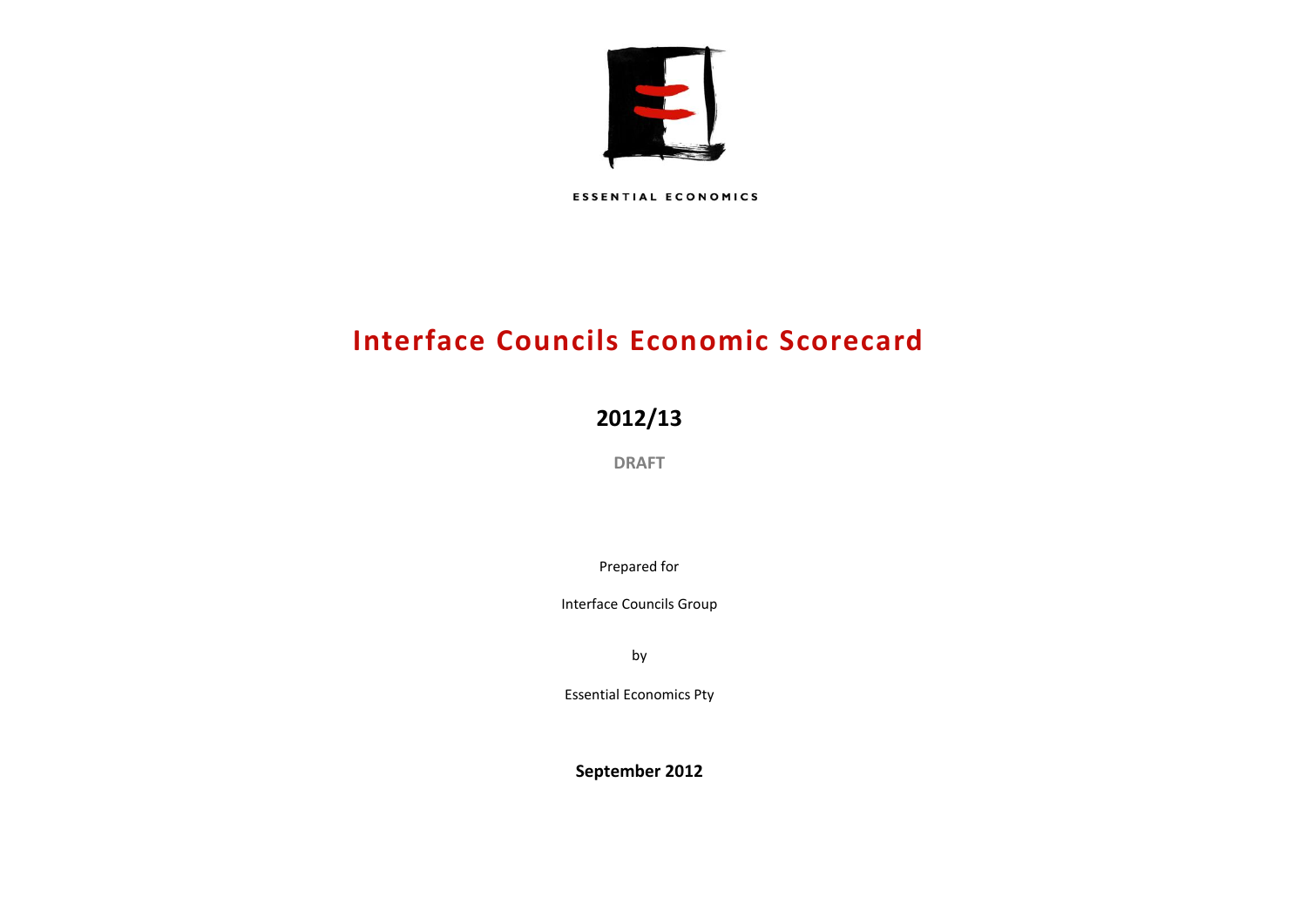DRAFT

# Contents

| 1.1 |  |
|-----|--|
| 1.2 |  |
| 1.3 |  |
| 1.4 |  |
| 1.5 |  |
| 1.6 |  |
| 1.7 |  |
| 1.8 |  |
| 1.9 |  |
|     |  |
|     |  |
|     |  |
|     |  |
|     |  |
|     |  |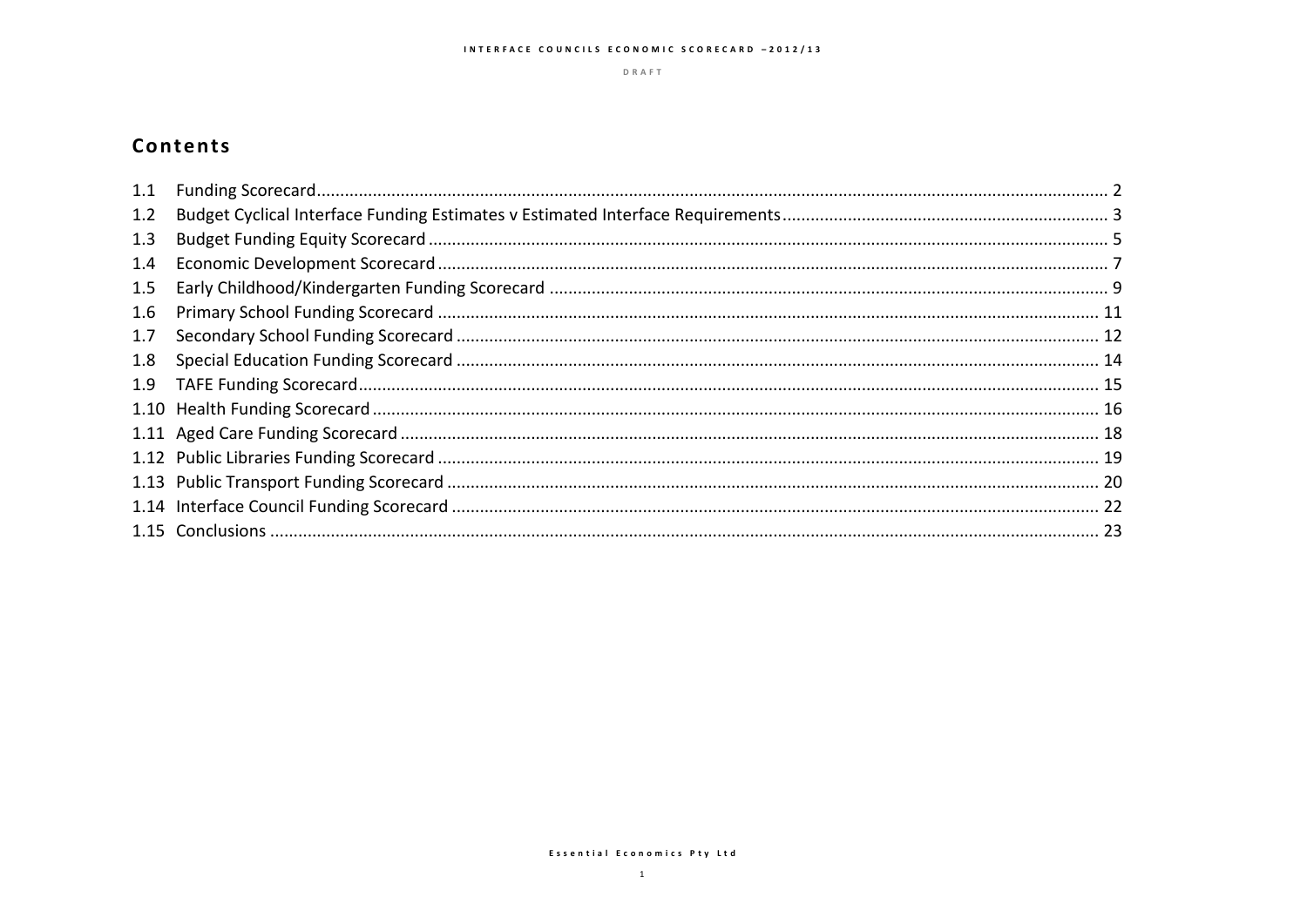### **1.1 Funding Scorecard**

Key Points

- Interface Councils allocated \$1.192 billion (over 4 years) in capital investment for key priority areas
- Majority of investment (\$968 million or 81%) focused on public transport (note, \$560 million allocated to South Morang Rail Extension project)
- Relatively small investments made in other priority areas schools (\$105 million), special education (\$28 million), health (\$72) million, TAFE (\$26 million), early childhood/kinder (\$9m)
- No budget investment was made in aged care (note, the State Government has only a small funding responsibility in this area)

Refer to Table 1.1

|                                  |              | Interface<br><b>Councils</b>         |          | <b>Non-Interface Metropolitan</b><br><b>Melbourne Councils</b> |          | <b>Regional Councils</b>             |              | Statewide/Unallocated<br>/Location non-specific |          | <b>Total Victoria</b>                |
|----------------------------------|--------------|--------------------------------------|----------|----------------------------------------------------------------|----------|--------------------------------------|--------------|-------------------------------------------------|----------|--------------------------------------|
|                                  | Projects     | <b>Total Estimated</b><br>Investment | Projects | <b>Total Estimated</b><br>Investment                           | Projects | <b>Total Estimated</b><br>Investment | Projects     | <b>Total Estimated</b><br>Investment            | Projects | <b>Total Estimated</b><br>Investment |
| Early<br>Childhood/Kindergarten* | 19           | \$9.2m                               | 43       | \$16.4m                                                        | 35       | \$14.7m                              | <b>TBC</b>   | \$36.0m                                         | 97       | \$76.30                              |
| <b>Primary schools</b>           | 3            | \$12.7m                              | 18       | \$41.1m                                                        | 5        | \$13.5m                              | $\Omega$     | $\Omega$                                        | 26       | \$67.30                              |
| Secondary/All Ages schools       | 10           | \$76.6m                              | 12       | \$82.7m                                                        | 20       | \$159.0m                             | 5            | \$86.4m                                         | 47       | \$404.70                             |
| Special Education                | 3            | \$27.8m                              | 10       | \$74.1m                                                        | 3        | \$13.0m                              |              | \$1.7m                                          | 17       | \$116.60                             |
| <b>TAFE</b>                      |              | \$26.0m                              | 3        | \$102.2m                                                       | 5        | \$43.1m                              | 4            | \$105.4m                                        | 13       | \$276.70                             |
| Health                           | 6            | \$71.7m                              | 22       | \$957.6m                                                       | 23       | \$1,154.3m                           | 6            | \$82.2m                                         | 57       | \$2,265.80                           |
| Aged Care                        | $\mathbf 0$  | 0                                    | 0        | $\mathbf 0$                                                    | 3        | \$37.9m                              | $\mathbf 0$  | 0                                               | 3        | \$37.90                              |
| Library**                        | $\mathbf{1}$ | \$0.4m                               | 9        | \$3.4m                                                         | 12       | \$1.7m                               | $\mathbf{0}$ | 0                                               | 22       | \$5.50                               |
| Public Transport                 |              | \$968.4m                             | 11       | \$1,213.4m                                                     | 12       | \$1,484.4m                           | 18           | \$3,491.8m                                      | 48       | \$7,158.00                           |
| Total                            | 50           | \$1,192.8m                           | 128      | \$2,490.9m                                                     | 118      | \$2,921.6m                           | 34           | \$3,803.5m                                      | 330      | \$10,408.80                          |

#### **Table 1.1 State Capital Investment by Priority Area 2012/13 (Four-Year Budget Cycle Allocation)**

Source: Victorian Budget Papers 2012/13

Note: Figures rounded

\*Post Budget capital grants funding announced to the value of \$76 million (\$40 million allocated grants; \$36 million part of current grant application round) \*\*Post Budget capital grants announced to the value of \$5.5 million as part of allocated "Living Libraries Infrastructure Fund"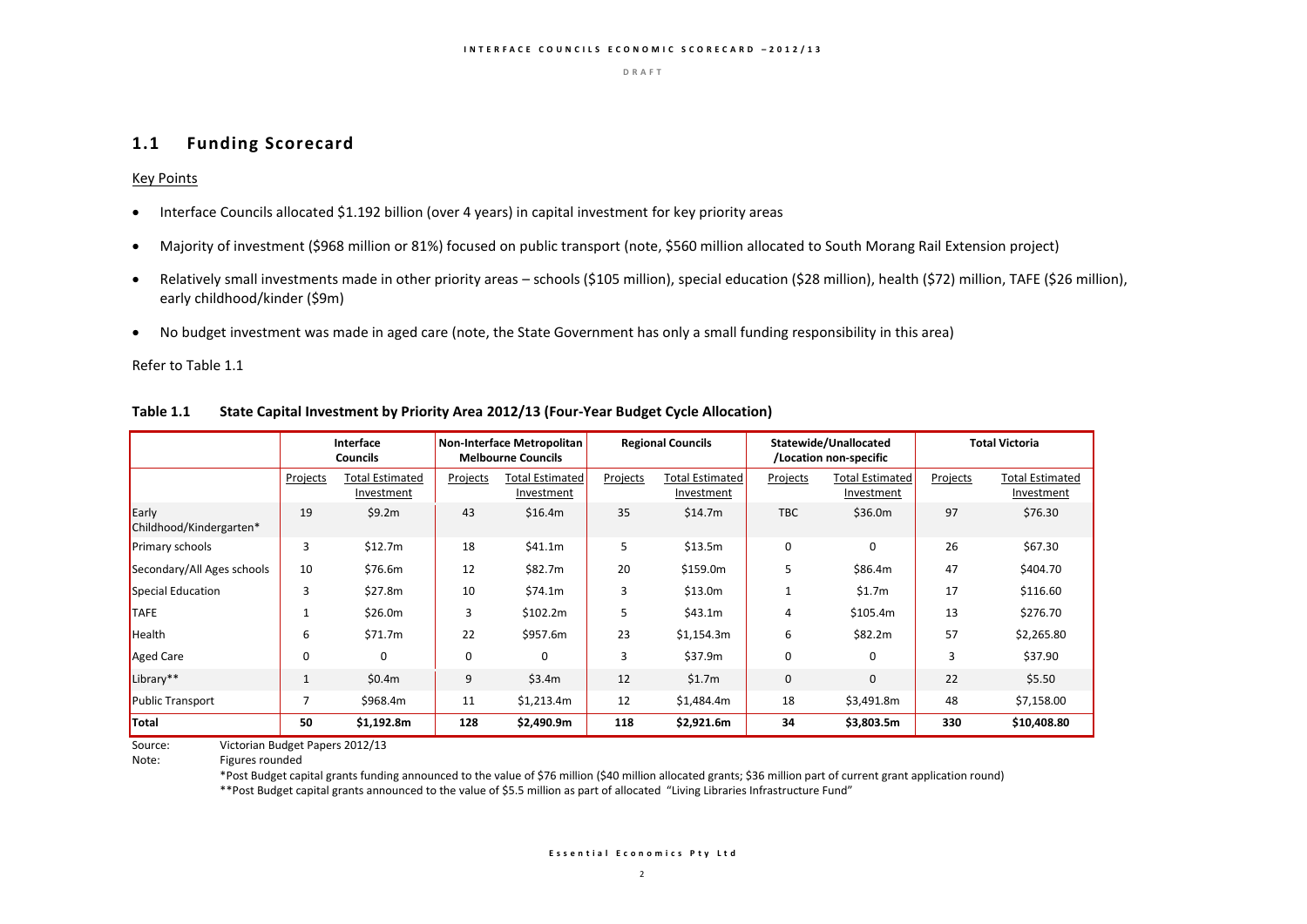### **1.2 Budget Cyclical Interface Funding Estimates v Estimated Interface Requirements**

#### Key Points

- Over the current 4-year budget period it is estimated investment of \$2.53 billion is required for critical infrastructure in the Interface (refer to *"One Melbourne or Two'* report; Essential Economics 2011). Note the majority of funding is a State responsibility, funding support is also required from the Federal Government and Councils, while some infrastructure will be provided by the private sector
- State funding over the 4 years represents approximately 47% (or \$1.19 billion) of this requirement; therefore, a further \$1.33 billion in investment is required from non-State funding sources to meet the identified needs of Interface communities over this period.
- If funding investment of \$1.33 was not provided from other sources, this would potentially lead to a significant undersupply (or lag in provision) in local service areas such as primary schools, TAFE campuses, hospitals, aged care facilities etc, as well as in the critical infrastructure required to support higher levels of public transport usage by interface residents.

Refer to Table 1.2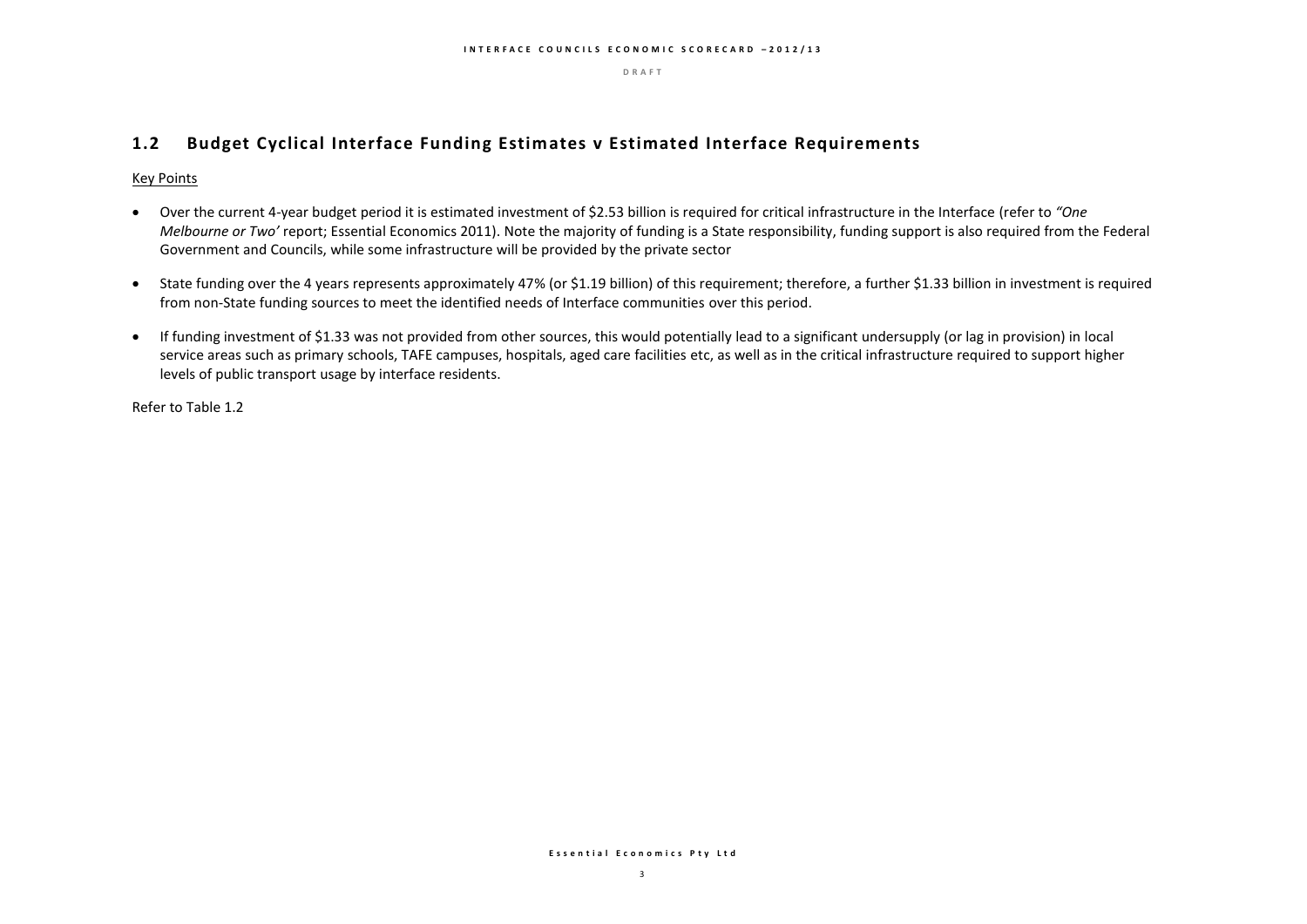|                               | <b>Estimated 4-Year State Funding</b><br><b>Total Estimated Investment</b> | Estimated 4-Year Requirement<br>(All funding sources) | <b>Funding Surplus</b><br>/Deficit<br>(All funding sources)                       | <b>Main Funding Sources</b>                                       | Potential Under provision<br>(if estimated required funding<br>from all sources is not secured) |
|-------------------------------|----------------------------------------------------------------------------|-------------------------------------------------------|-----------------------------------------------------------------------------------|-------------------------------------------------------------------|-------------------------------------------------------------------------------------------------|
| Early Childhood/Kindergarten* | \$9.2m                                                                     | \$20.8m                                               | $-512.4m$<br>(note, further annual grants are<br>available over the 4-year cycle) | State / Federal                                                   | <b>TBC</b>                                                                                      |
| Primary schools               | \$12.7m                                                                    | \$180.4m                                              | $-5167.70$                                                                        | State / Private Sector                                            | 78 primary schools / 19,520<br>places                                                           |
| Secondary/All Ages schools    | \$76.6m                                                                    | \$96.5m                                               | $-519.90$                                                                         | State / Private Sector                                            | 3-4 secondary schools / 2,220<br>places                                                         |
| Special Education             | \$27.8m                                                                    | 50 <sub>m</sub>                                       | \$27.80                                                                           | <b>State</b>                                                      | n/a                                                                                             |
| <b>TAFE</b>                   | \$26.0m                                                                    | \$94.8                                                | $-568.80$                                                                         | <b>State</b>                                                      | 2 TAFE campuses / 11,610 places                                                                 |
| Health                        | \$71.7m                                                                    | \$288.3                                               | $-$ \$216.60                                                                      | State / Private Sector                                            | 6-7 hospitals / 510 beds                                                                        |
| Aged Care                     | $\Omega$                                                                   | \$405.6                                               | $-5405.60$                                                                        | Federal / Private Sector / Not for<br><b>Profit Organisations</b> | 50 aged care facilities / 3,000<br>beds                                                         |
| Library**                     | \$0.4m                                                                     | \$5.2                                                 | $-54.8m$<br>(note, further annual grants are<br>available over the 4-year cycle)  | State/ Local Government                                           | <b>TBC</b>                                                                                      |
| Public Transport              | \$968.4m                                                                   | \$1,440.0                                             | $-5471.60$                                                                        | State / Federal                                                   | Unable to cater for 9,320 new<br>public service users                                           |
| Total                         | \$1,192.80                                                                 | \$2,531.60                                            | $-51,334.80$                                                                      |                                                                   |                                                                                                 |

#### **Table 1.2 Budget Cyclical Interface Funding Estimates v Estimated Interface Requirements**

Source: Victorian Budget Papers 2012/13; One Melbourne or Two – Implications of Population Growth for Infrastructure and Services in Interface Area, Essential Economics 2011<br>Note: Figures rounded Figures rounded

\*Post Budget capital grants funding announced to the value of \$76 million (\$40 million allocated grants; \$36 million part of current grant application round) \*\*Post Budget capital grants announced to the value of \$5.5 million as part of the "Living Libraries Infrastructure Fund"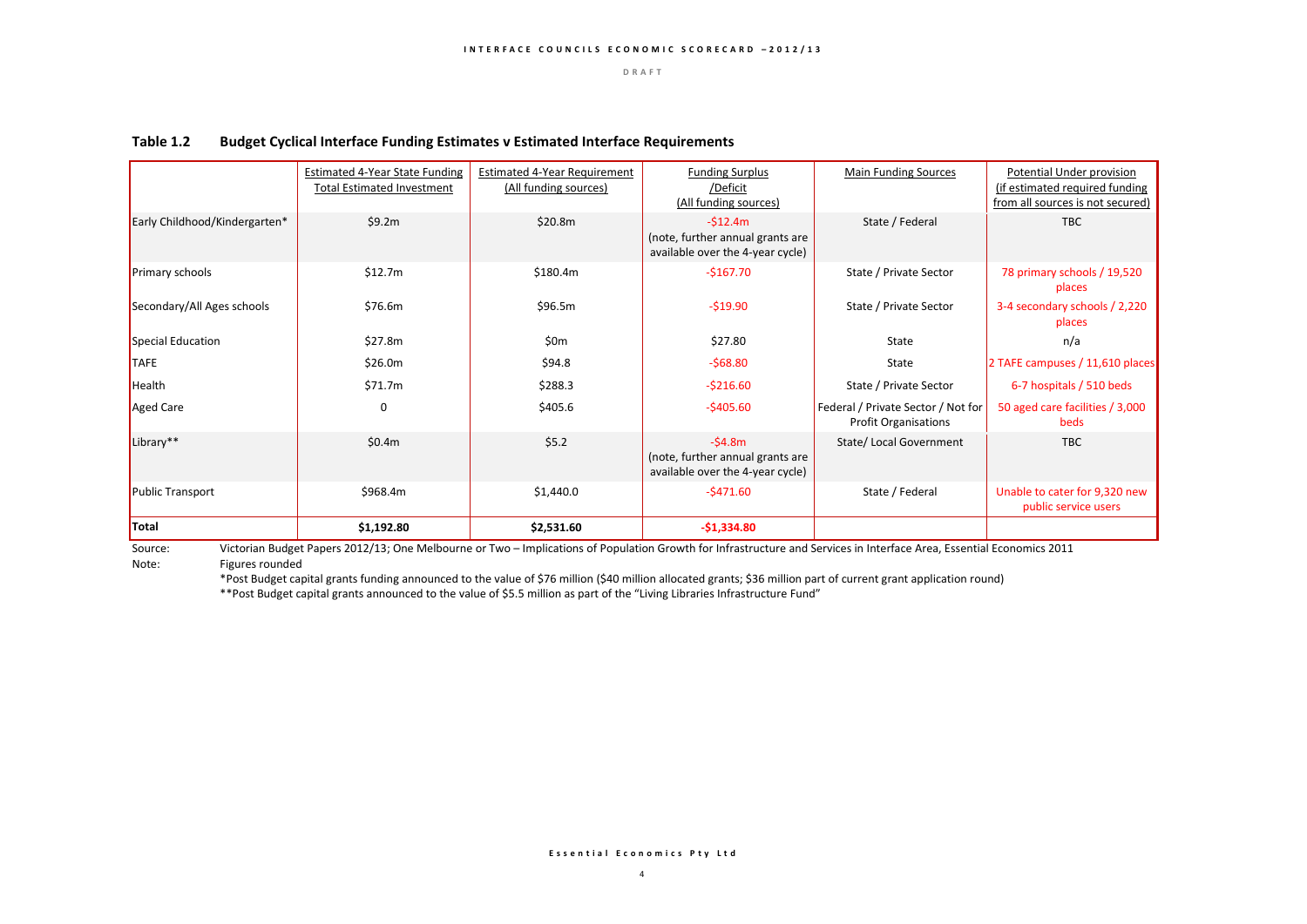### **1.3 Budget Funding Equity Scorecard**

Key Points

- Interface Council's accommodate approximately 24% of the Victoria's population, and have been responsible for 44% of population growth over the 2006-11 period.
- Interface Council areas received 18% of total allocated investment in 2012/13 budget (over 4 years), this compares to 38% funding for Non-Interface Metropolitan Melbourne Council areas (which accommodate 50% of the State's population and have been responsible for 46% of Victoria's population growth over the past five years) and 44% funding for Regional Council areas (which 26% of Victoria's population and have been responsible for 11% of Victoria's population growth over the past five years).
- Interface Councils were allocated approximately a quarter of State capital investment funding for the following categories: early childhoods/kindergarten (23%); secondary/all ages schools (24%); special education (24%) and public transport (26%)
- Just 3% of State health funding was directed towards interface Council areas, and this contrast to 44% of funding for Non-Interface Metropolitan Melbourne Council areas and 53% for Regional Council areas.
- Interface Council areas were allocated 15% of State TAFE capital funding, compared to 60% for Non-Interface Metropolitan Melbourne Council areas and 25% for Regional Council areas.

Refer to Table 1.3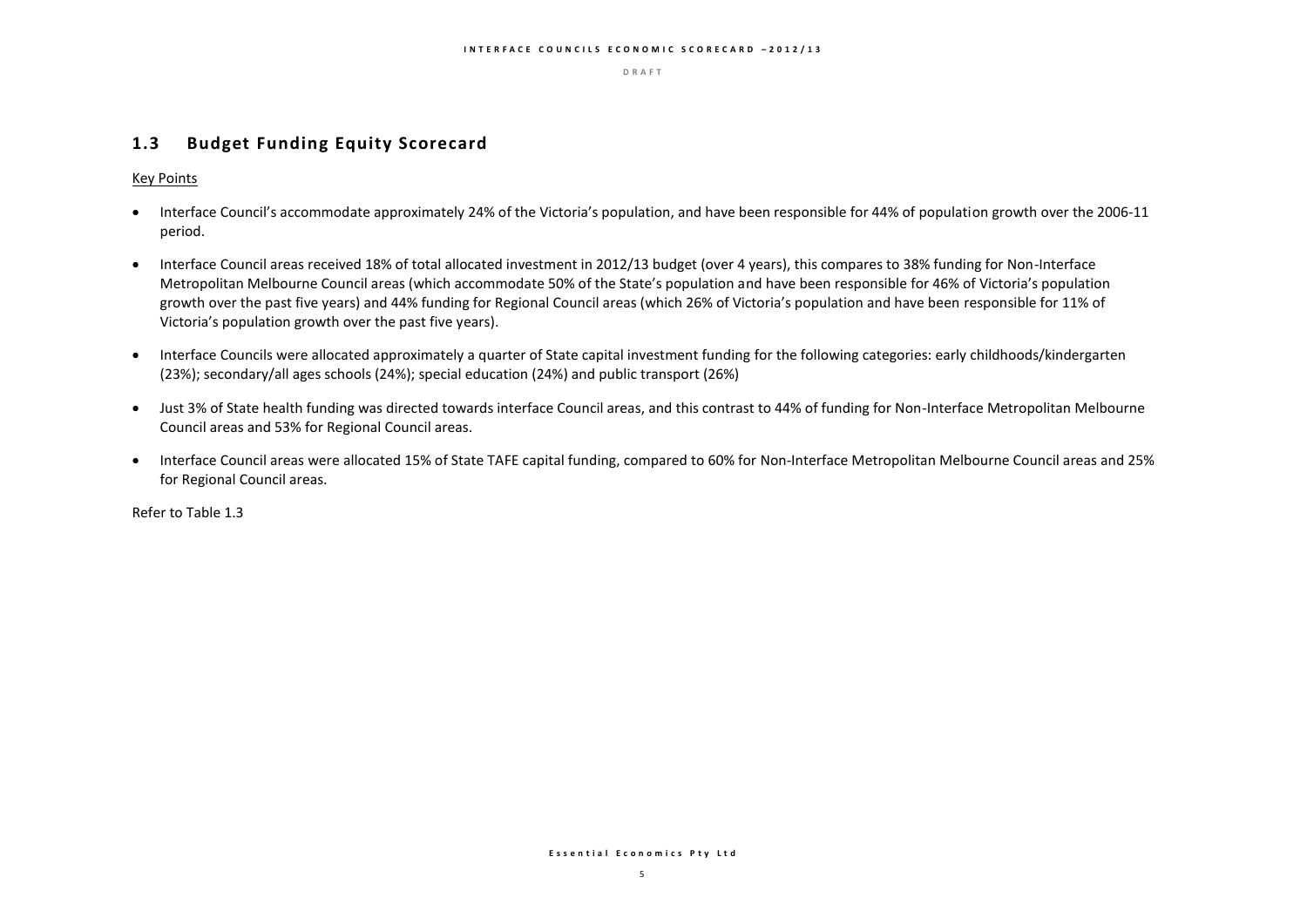|                                                     |                     | Interface                                         |                     | <b>Balance of Metro</b>                         | Regional            |                                                 |
|-----------------------------------------------------|---------------------|---------------------------------------------------|---------------------|-------------------------------------------------|---------------------|-------------------------------------------------|
|                                                     | % of State Projects | % of State<br><b>Total Estimated Investment I</b> | % of State Projects | % of State<br><b>Total Estimated Investment</b> | % of State Projects | % of State<br><b>Total Estimated Investment</b> |
| Kindergarten*                                       | 20%                 | 23%                                               | 44%                 | 41%                                             | 36%                 | 36%                                             |
| Primary                                             | 12%                 | 19%                                               | 69%                 | 61%                                             | 19%                 | 20%                                             |
| Secondary/All Ages                                  | 24%                 | 24%                                               | 29%                 | 26%                                             | 48%                 | 50%                                             |
| Special Education                                   | 19%                 | 24%                                               | 63%                 | 64%                                             | 19%                 | 11%                                             |
| <b>TAFE</b>                                         | 11%                 | 15%                                               | 33%                 | 60%                                             | 56%                 | 25%                                             |
| Health                                              | 12%                 | 3%                                                | 43%                 | 44%                                             | 45%                 | 53%                                             |
| Aged Care                                           | 0%                  | 0%                                                | 0%                  | 0%                                              | 100%                | 100%                                            |
| Library**                                           | 5%                  | 7%                                                | 41%                 | 62%                                             | 55%                 | 31%                                             |
| Public Transport                                    | 23%                 | 26%                                               | 37%                 | 33%                                             | 40%                 | 40%                                             |
| Total                                               | 17%                 | 18%                                               | 43%                 | 38%                                             | 40%                 | 44%                                             |
| Population<br><b>Share (2011)</b>                   | 24%                 |                                                   | 50%                 |                                                 | 26%                 |                                                 |
| 44%<br><b>Share of Population Growth</b><br>2006-11 |                     | 46%                                               |                     | 11%                                             |                     |                                                 |

### **Table 1.3 Budget Funding Equity Scorecard (allocated funding only)**

Source: Victorian Budget Papers 2012/13<br>Note: Figures rounded

Figures rounded

\*Post Budget capital grants funding announced to the value of \$76 million

\*\*Post Budget capital grants announced to the value of \$5.5 million as part of the "Living Libraries Infrastructure Fund"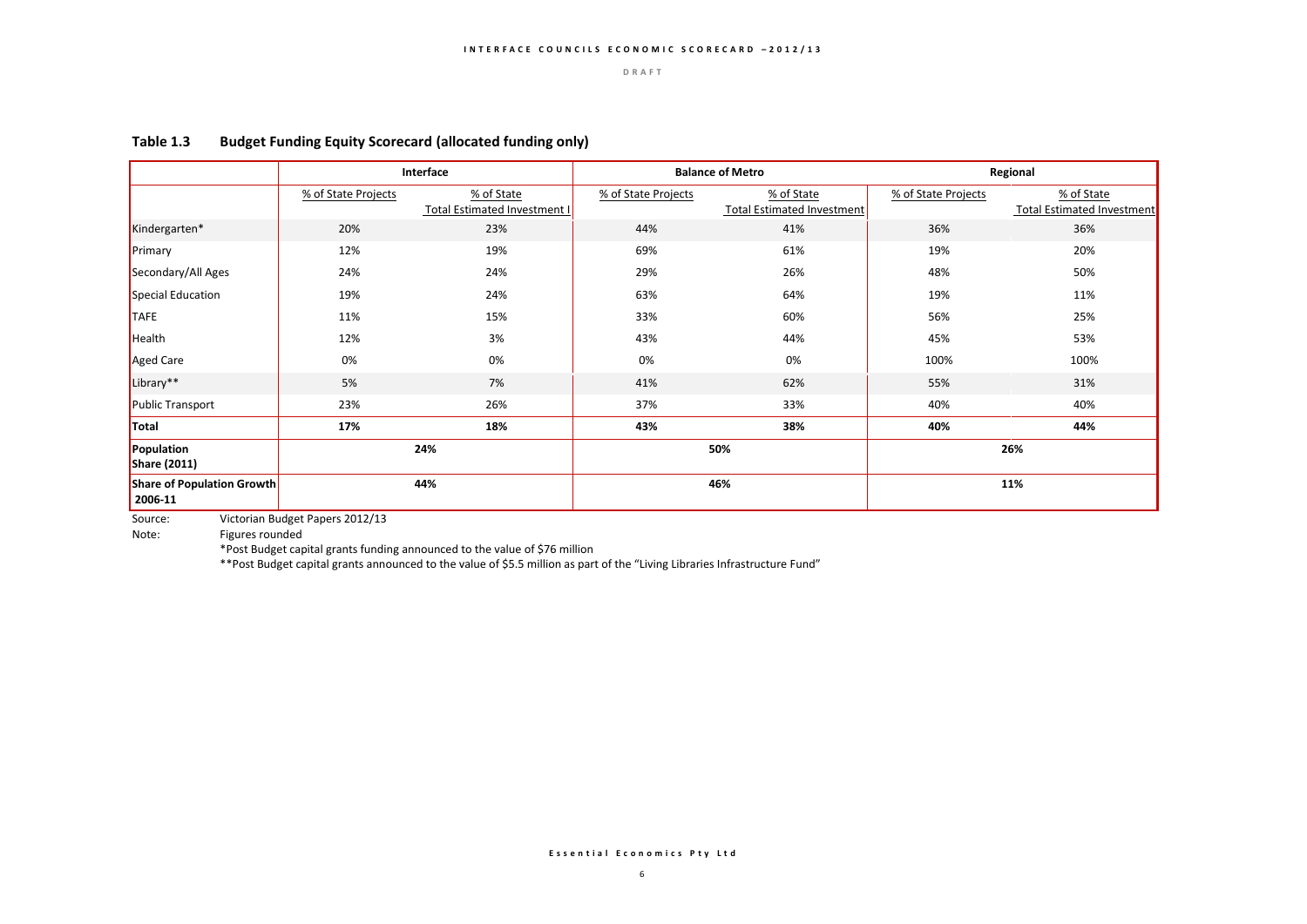### **1.4 Economic Development Scorecard**

Key points

- The unemployment rate in Interface Council areas (5.8%) remains higher than the rates for Non-Interface Metropolitan Councils (5.0%) and Regional Victoria (5.3%)
- Local job provision in Interface Council areas (0.55 jobs per labour force participant) is considerably lower compared to job provision in Non-Interface Metropolitan Councils (1.01 jobs per labour force participant) and Regional Victoria (0.85 jobs per labour force participant)
- In 2011, Interface Councils secured 30% of new building investment across the State which equated to \$5.4 billion. However, the main focus of this investment was domestic dwelling construction(\$4.1 billion or 76% of all investment),
- Interface Council areas secured a relatively small proportion of State investment in the areas of hospital/healthcare (17%), public buildings (20%) and industrial facilities (23%). Shares of State commercial and retail investment were higher at 31% and 36% respectively.

Refer to Table 1.4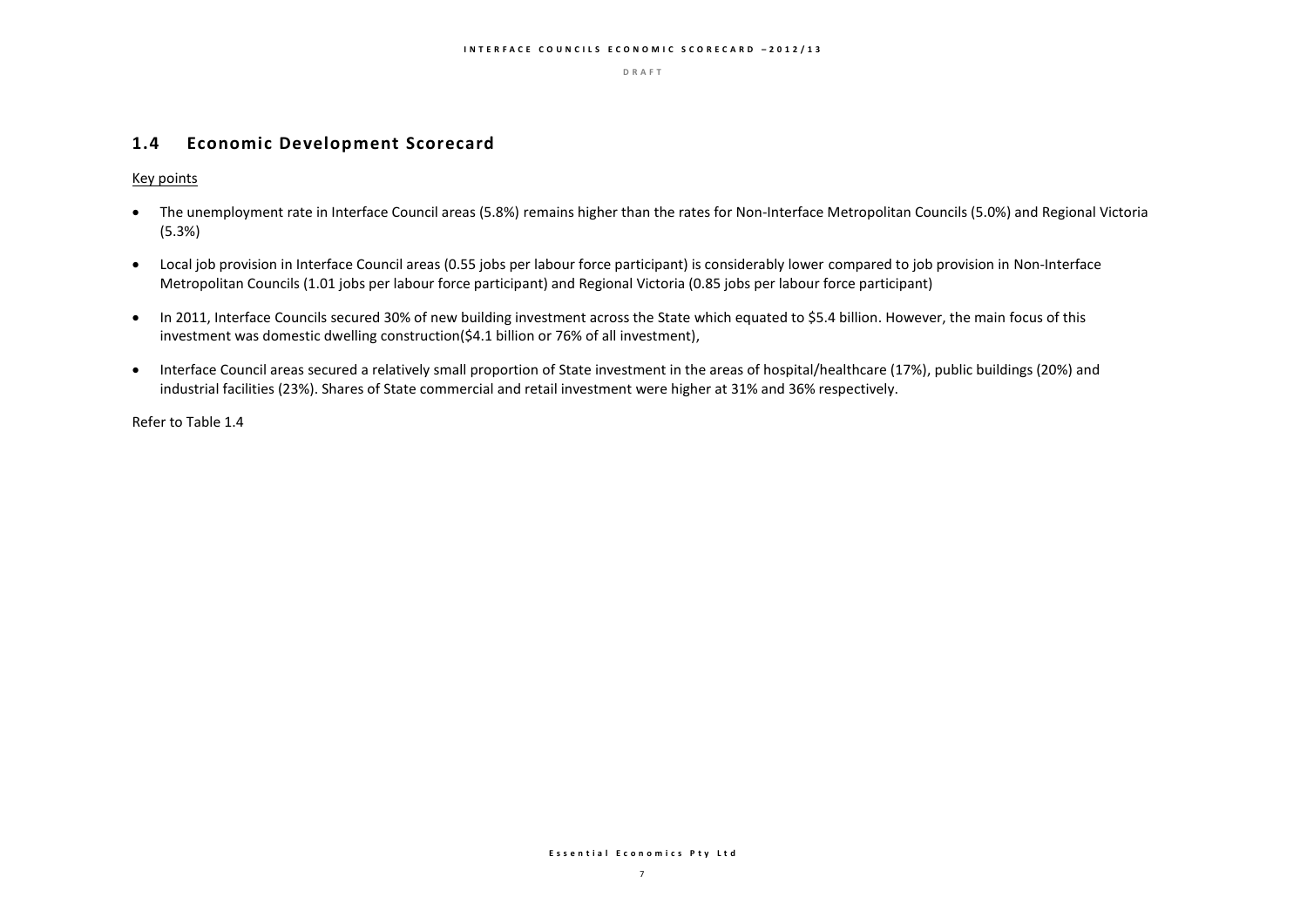#### **Table 1.4 Economic Development Scorecard**

|                                         | Interface<br><b>Councils</b>                       | <b>Non-Interface</b><br><b>Metropolitan Councils</b>    | Regional<br><b>Councils</b>                        |
|-----------------------------------------|----------------------------------------------------|---------------------------------------------------------|----------------------------------------------------|
|                                         | Employment                                         |                                                         |                                                    |
| Unemployment Rate (March 2012)          | 5.8%                                               | 5.0%                                                    | 5.3%                                               |
| Employment Self-Sufficiency Rate (2006) | 0.55 jobs provided<br>per labour force participant | 1.01 jobs provided<br>1.02 per labour force participant | 0.85 jobs provided<br>per labour force participant |
|                                         | <b>New Building Investment (2011)</b>              |                                                         |                                                    |
| Domestic (value)                        | \$4,137m                                           | \$3,238m                                                | \$2,994m                                           |
| $\mathbb{R}$                            | 40%                                                | 31%                                                     | 29%                                                |
| Residential (value)                     | \$103m                                             | \$3,202m                                                | \$108m                                             |
| $\frac{9}{6}$                           | 3%                                                 | 94%                                                     | 3%                                                 |
| Commercial (value)                      | \$538m                                             | \$968m                                                  | \$233m                                             |
| $\mathbb{R}$                            | 31%                                                | 56%                                                     | 13%                                                |
| Hospital/Healthcare (value)             | \$32m                                              | \$106m                                                  | \$47m                                              |
| $\frac{9}{6}$                           | 17%                                                | 57%                                                     | 25%                                                |
| Industrial (value)                      | \$85m                                              | \$176m                                                  | \$115m                                             |
| $\frac{9}{6}$                           | 23%                                                | 47%                                                     | 31%                                                |
| Public Buildings (value)                | \$283m                                             | \$797m                                                  | \$355m                                             |
| $\frac{9}{6}$                           | 20%                                                | 56%                                                     | 25%                                                |
| Retail(value)                           | \$246m                                             | \$332m                                                  | \$107m                                             |
| $\frac{9}{6}$                           | 36%                                                | 48%                                                     | 22%                                                |
| Total (all)                             | \$5,424m                                           | \$8,819m                                                | \$3,959m                                           |
|                                         | 30%                                                | 48%                                                     | 22%                                                |

Source: ABS Journey to Work (2006), DEEWR Small Area Labour Markets (March 2012); Building Commission of Victoria –Pulse database; Essential Economics

Note: Figures rounded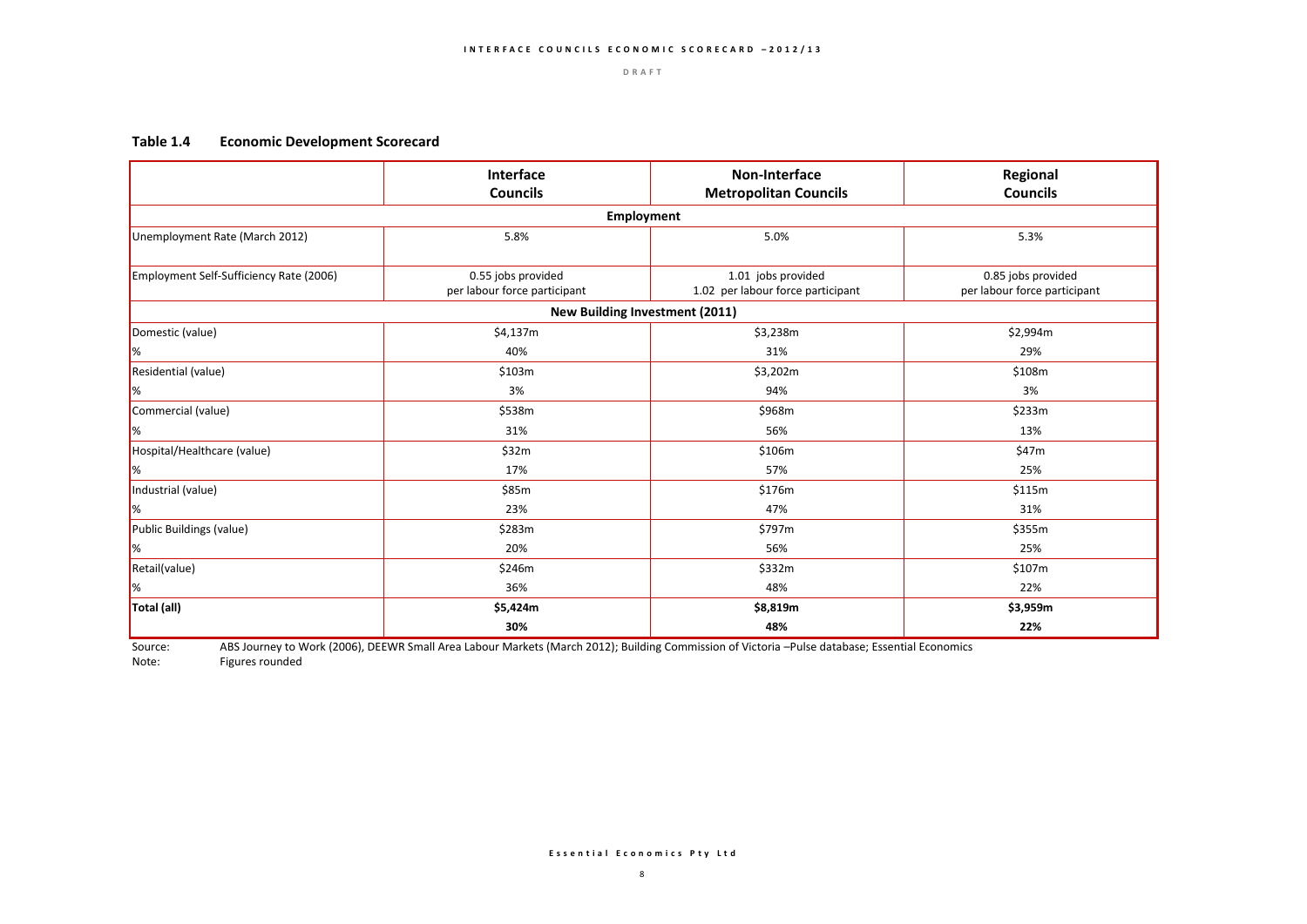### **1.5 Early Childhood/Kindergarten Funding Scorecard**

| Table 1.5 | Early Childhood/Kindergarten Funding Scorecard (allocated funding only) |
|-----------|-------------------------------------------------------------------------|
|-----------|-------------------------------------------------------------------------|

| LGA                  | <b>Number of New</b><br>and Existing Projects | <b>Investment from Existing Projects</b><br>(2011/12 Grants Round) |
|----------------------|-----------------------------------------------|--------------------------------------------------------------------|
| Cardinia             |                                               | \$1,769,580                                                        |
| <b>Casey</b>         | O                                             | $\Omega$                                                           |
| Hume                 |                                               | \$1,669,000                                                        |
| Melton               |                                               | \$2,100,000                                                        |
| Mitchell             | 0                                             | 0                                                                  |
| Mornington Peninsula |                                               | \$675,500                                                          |
| Nillumbik            | 0                                             | 0                                                                  |
| Whittlesea           | 4                                             | \$1,200,000                                                        |
| Wyndham              |                                               | \$1,804,426                                                        |
| Yarra Ranges         | 0                                             | $\mathbf 0$                                                        |
| Total                | 19                                            | \$9,218,506                                                        |

Source: Victorian Budget Papers 2012/13

Note: Post budget Department of Children and Early Childhood Development has allocated \$76 million in capital funding for kindergartens/integrated children's centres.

### *Projects*

#### Cardinia

- Henry Road East Integrated Children's Centre (Pakenham)
- Little Saints Early Learning Centre (Pakenham)

#### Hume

- Epping Preschool
- Newbury Child and Community Centre (Craigieburn)
- Sunningdale Avenue Children's Centre (Sunbury)

#### Melton

- Botanica Springs Children's & Community Centre (Melton)
- Kororoit Creek Early Learning Centre (Burnside Heights)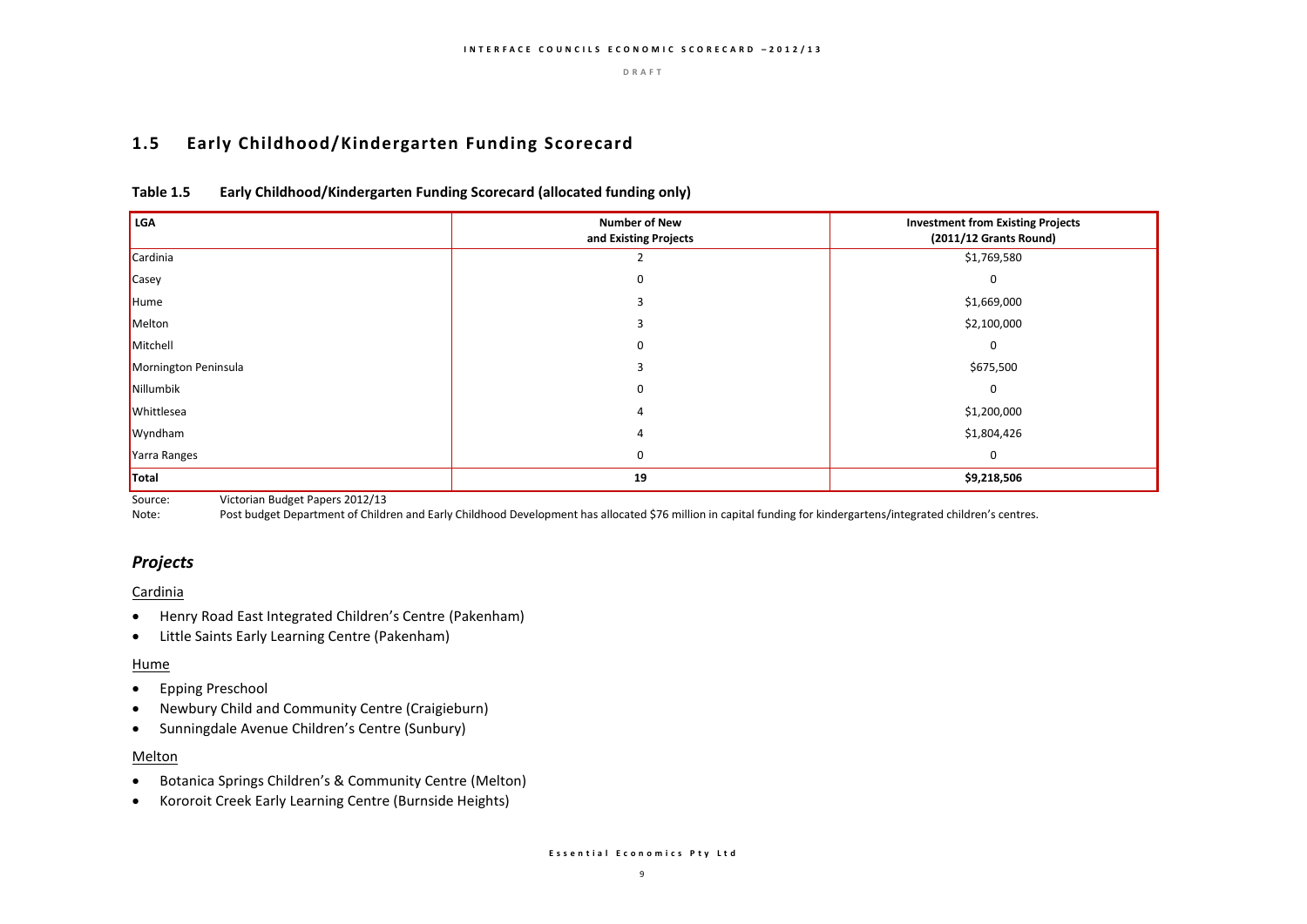Parkwood Green Children's and Community Centre (Hillside)

#### Mornington Peninsula

- Balcombe Preschool (Mount Martha)
- **•** Baxter Preschool
- **•** Somerville Preschool

### Whittlesea

- Mernda Villages Kindergarten
- Blossom Park Kindergarten (Mill Park)
- The Heights Kindergarten (Mill Park)
- South Morang Preschool-Mill Park Lakes (South Morang)

#### Wyndham

- Alamanda Early Years Centre (Point Cook)
- Jamieson Way Kindergarten (Pakenham)
- Quantin Binnah Community Centre Inc (Werribee)
- Tarneit Kindergarten

#### **E s s e n t i a l E c o n o m i c s P t y L t d**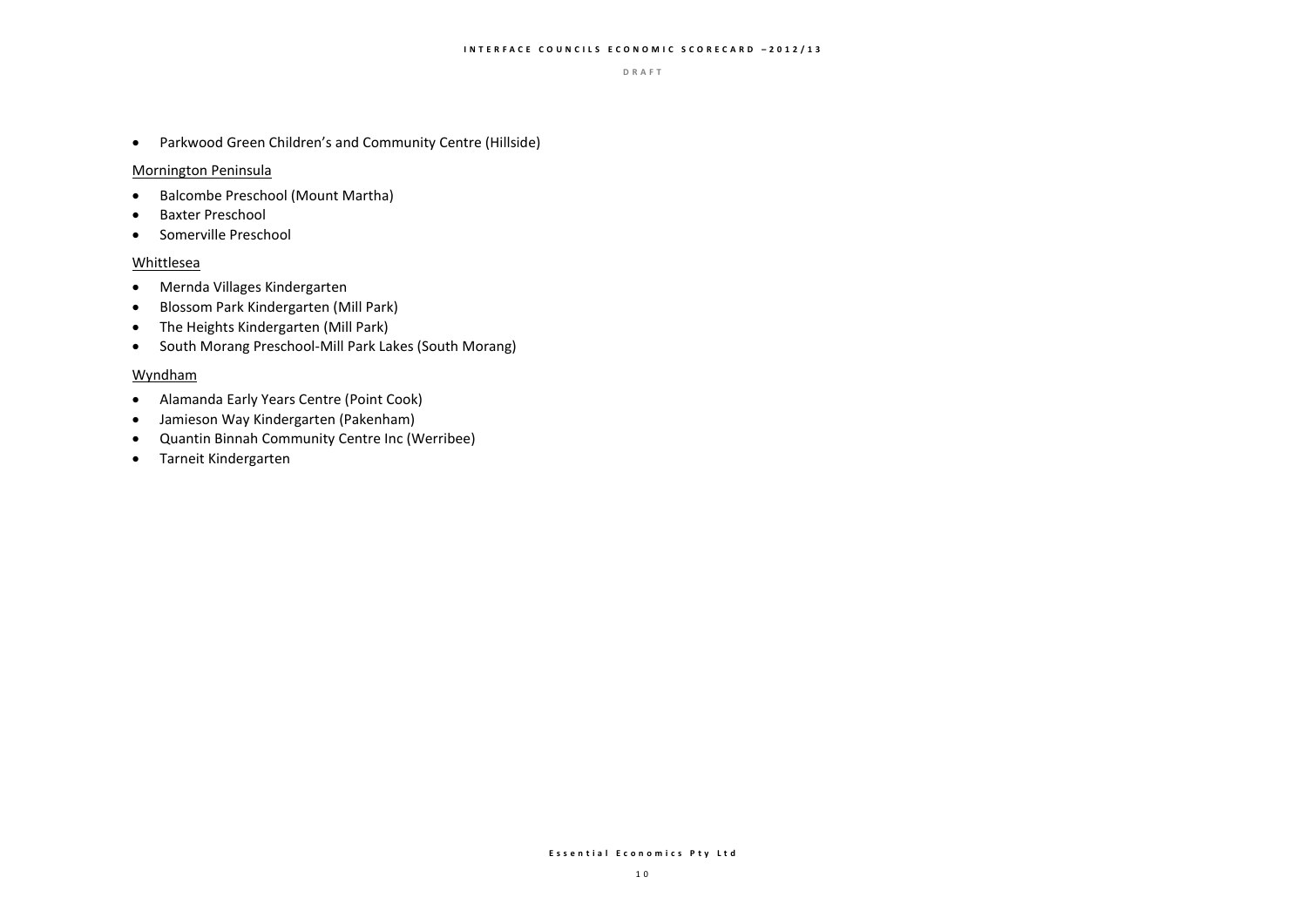### **1.6 Primary School Funding Scorecard**

| <b>LGA</b>           | <b>Number of New</b><br>and Existing Projects | Investment to 30.06.12<br>from Existing Projects | <b>Planned Investment</b><br>in Current FY (2012-13) | <b>Planned Investment</b><br>in Future Years | <b>Total Estimated Investment</b> |
|----------------------|-----------------------------------------------|--------------------------------------------------|------------------------------------------------------|----------------------------------------------|-----------------------------------|
| Cardinia             |                                               |                                                  |                                                      |                                              |                                   |
| Casey                |                                               |                                                  |                                                      |                                              |                                   |
| Hume                 |                                               |                                                  |                                                      |                                              |                                   |
| Melton               |                                               |                                                  |                                                      |                                              |                                   |
| Mitchell             |                                               |                                                  |                                                      |                                              |                                   |
| Mornington Peninsula |                                               |                                                  | \$190,000                                            |                                              | \$190,000                         |
| Nillumbik            |                                               |                                                  |                                                      |                                              |                                   |
| Whittlesea           |                                               |                                                  | \$595,000                                            | \$9,405,000                                  | \$10,000,000                      |
| Wyndham              |                                               |                                                  |                                                      |                                              |                                   |
| Yarra Ranges         |                                               |                                                  | \$500,000                                            | \$2,000,000                                  | \$2,500,000                       |
| Total                |                                               | $\Omega$                                         | \$1,285,000                                          | \$11,405,000                                 | \$12,690,000                      |

#### **Table 1.6 Primary School Funding Scorecard (allocated funding only)**

Source: Victorian Budget Papers 2012/13

Note: Figures rounded

# *Projects*

#### Mornington Peninsula

Rosebud Primary School – Planning (Rosebud)

### Whittlesea

 Doreen South Primary School – New school – Construct new primary school including classrooms, music, art, gymnasium, administration and amenities (Doreen). This school is located in the City of Whittlesea but Nillumbik residents will also benefit.

#### Yarra Ranges

 Wandin Yallock Primary School – Modernisation – Construction of new learning areas, and refurbishment of administration and amenities – Stage 2 (Wandin North)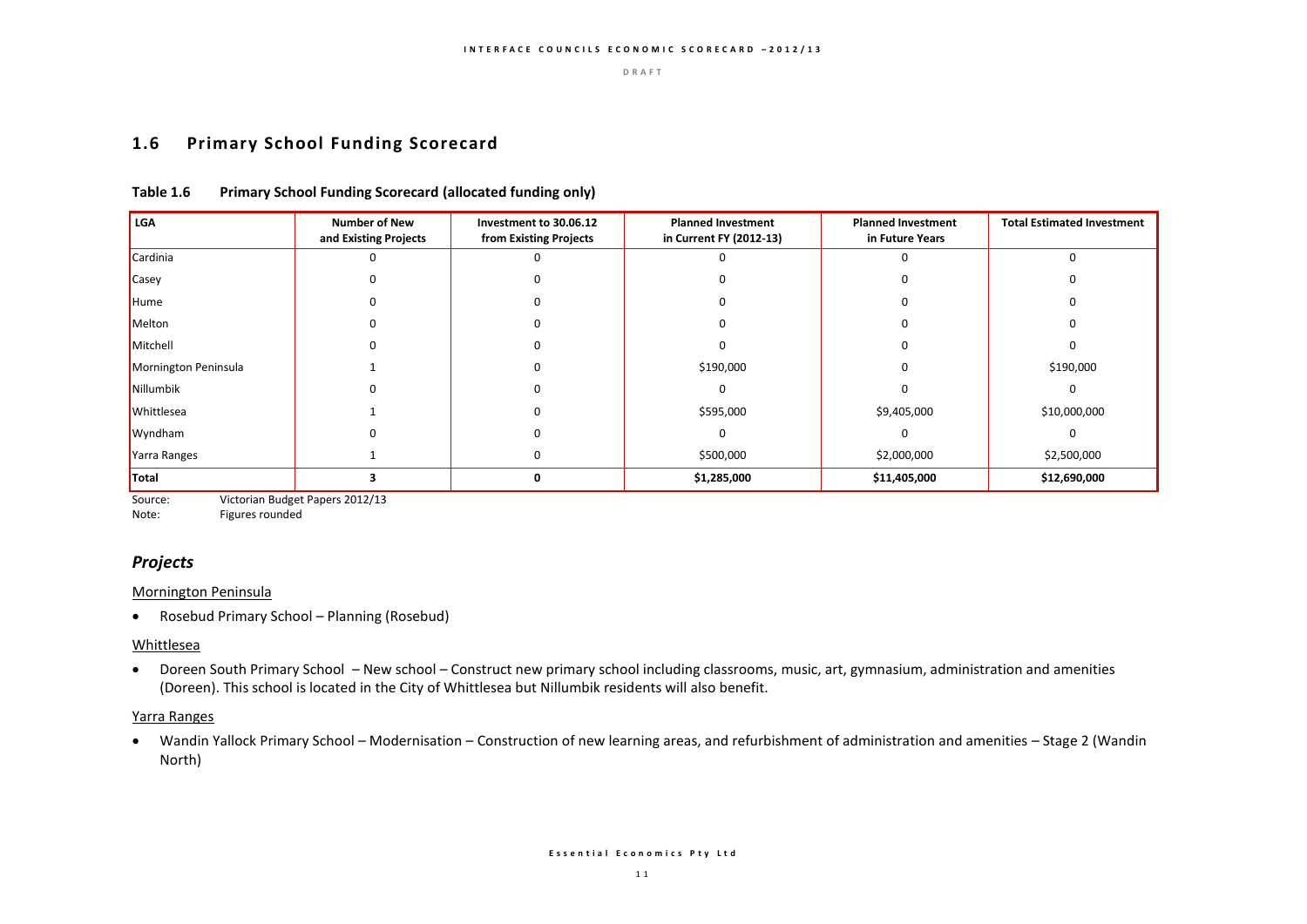### **1.7 Secondary School Funding Scorecard**

| LGA                  | <b>Number of New</b><br>and Existing Projects | Investment to 30.06.12<br>from Existing Projects | <b>Planned Investment</b><br>in Current FY (2012-13) | <b>Planned Investment</b><br>in Future Years | <b>Total Estimated Investment</b> |
|----------------------|-----------------------------------------------|--------------------------------------------------|------------------------------------------------------|----------------------------------------------|-----------------------------------|
| Cardinia             |                                               |                                                  | \$1,855,000                                          | \$695,000                                    | \$2,550,000                       |
| Casey                |                                               |                                                  | 0                                                    |                                              |                                   |
| Hume                 |                                               |                                                  |                                                      |                                              |                                   |
| Melton               |                                               |                                                  |                                                      |                                              |                                   |
| Mitchell             |                                               | \$3,154,000                                      | \$7,859,000                                          |                                              | \$11,013,000                      |
| Mornington Peninsula |                                               | 0                                                |                                                      |                                              |                                   |
| Nillumbik            |                                               |                                                  |                                                      |                                              |                                   |
| Whittlesea           |                                               |                                                  |                                                      |                                              |                                   |
| Wyndham              |                                               | \$8,342,000                                      | \$21,490,000                                         | \$13,168,000                                 | \$43,000,000                      |
| Yarra Ranges         |                                               | \$13,919,000                                     | \$6,163,000                                          |                                              | \$20,082,000                      |
| <b>Total</b>         | 10                                            | \$25,415,000                                     | \$37,367,000                                         | \$13,863,000                                 | \$76,645,000                      |

#### **Table 1.7 Secondary School Funding Scorecard (allocated funding only)**

Source: Victorian Budget Papers 2012/13

Note: Figures rounded

### *Projects*

#### Cardinia

- Koo Wee Rup Secondary College Planning (Koo Wee Rup)
- Officer Secondary College New school Planning (Officer)

#### Mitchell

- Seymour P–12 College Regeneration Continuation of major redevelopment of school facilities (Seymour)
- Seymour regeneration Regeneration Seymour Primary School, Seymour East Primary School, Seymour Special School and Seymour Technical High School – Stage 1 (Seymour)

#### Wyndham

- Galvin Park Secondary College Modernisation Refurbishment and enhancement of school facilities (Werribee)
- Manor Lakes P–12 Specialist College New Schools in Growth Corridors Continued development of new school(Wyndham Vale)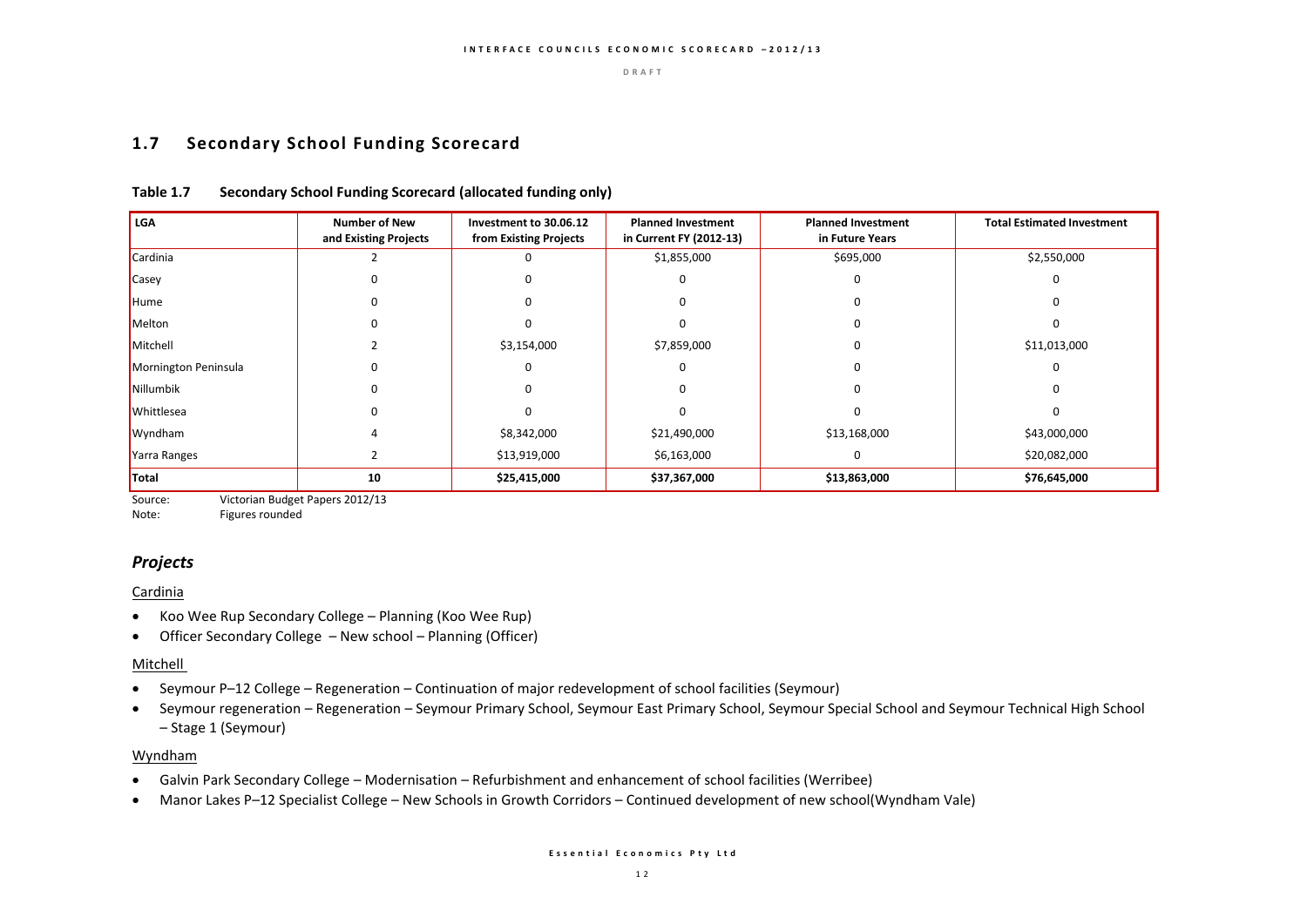- Point Cook South-East P-9 New School Construction of new P-9 school Stage 1 (Point Cook)
- Tarneit Central P–9 New School Construction of new P–9 school Stage 1 (Tarneit)

#### Yarra Ranges

- Healesville High School Modernisation New classrooms, administration, library and specialist facilities (Healesville)
- Pembroke Secondary College Modernisation Redevelopment including new classrooms, specialist facilities, canteen and amenities Stage 2 (Mooroolbark) (b)

#### *Notes*

\*In addition to these items, the Budget also allocates \$20.3m for "Land Acquisitions at Connewarre School Precinct, Cranbourne South West, Epping North, Derinya." As the breakdown of this funding is not further specified, the investment has been counted as Statewide.

\*\$4m of TEI is allocated to Laverton P–12 College – Regeneration stage 3 – including construction of new gymnasium, completion of external works and demolition to enable construction of co-located autistic facility. This item is allocated to Balance of Metro because the site is located in Hobson's Bay; however Wyndham residents will also benefit.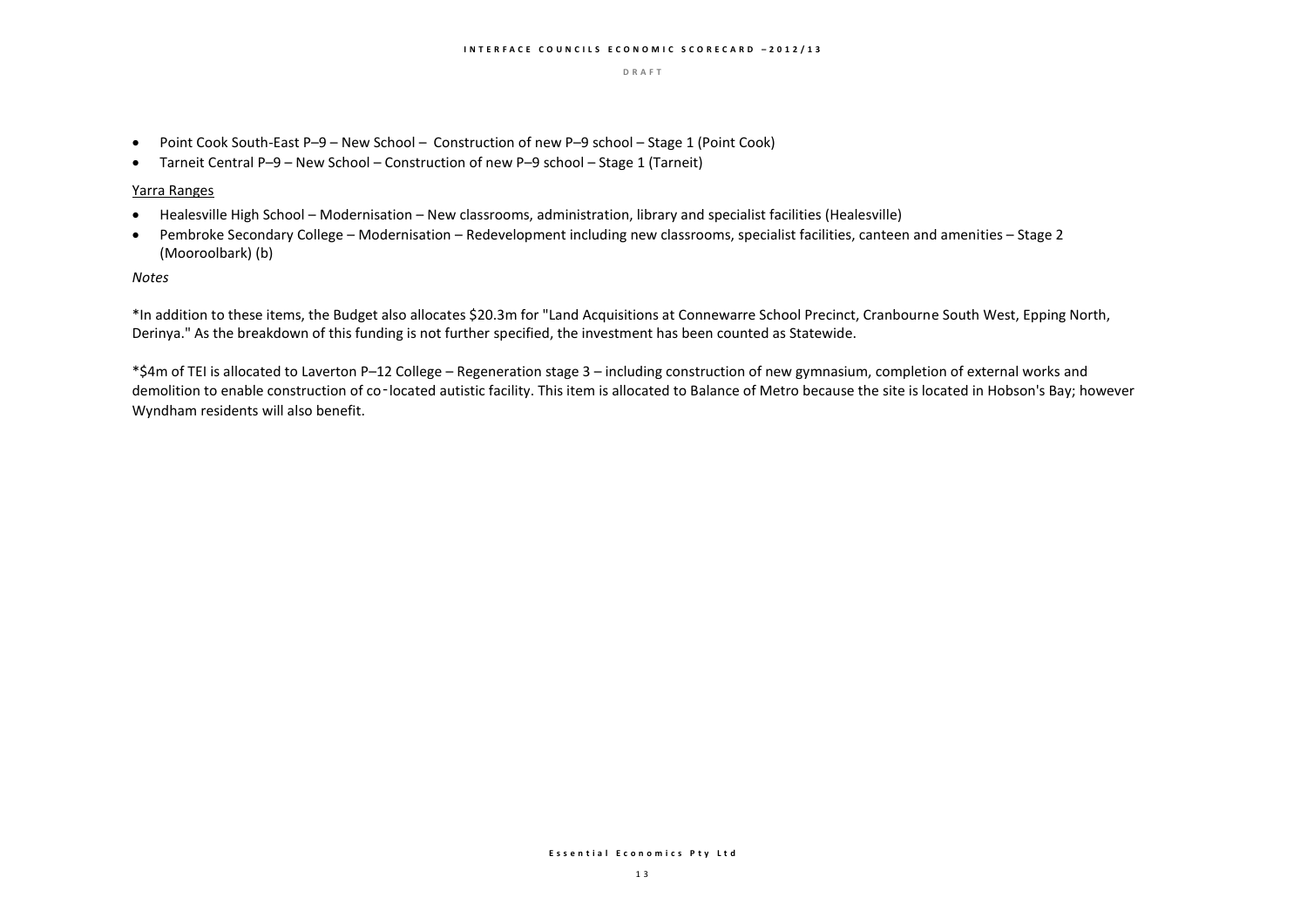### **1.8 Special Education Funding Scorecard**

### **Table 1.8 Special Education Funding Scorecard (allocated funding only)**

| <b>LGA</b>           | <b>Number of New</b><br>and Existing Projects | Investment to 30.06.12<br>from Existing Projects | <b>Planned Investment</b><br>in Current FY (2012-13) | <b>Planned Investment</b><br>in Future Years | <b>Total Estimated Investment</b> |
|----------------------|-----------------------------------------------|--------------------------------------------------|------------------------------------------------------|----------------------------------------------|-----------------------------------|
| Cardinia             |                                               | \$891,000                                        | \$13,009,000                                         | \$1,100,000                                  | \$15,000,000                      |
| Casey                |                                               |                                                  |                                                      |                                              |                                   |
| Hume                 |                                               | \$3,813,000                                      | \$9,005,000                                          |                                              | \$12,818,000                      |
| Melton               |                                               |                                                  |                                                      |                                              |                                   |
| Mitchell             |                                               |                                                  |                                                      |                                              | 0                                 |
| Mornington Peninsula |                                               |                                                  |                                                      |                                              |                                   |
| Nillumbik            |                                               |                                                  |                                                      |                                              |                                   |
| Whittlesea           |                                               |                                                  |                                                      |                                              |                                   |
| Wyndham              |                                               |                                                  |                                                      |                                              |                                   |
| Yarra Ranges         |                                               |                                                  |                                                      |                                              | O                                 |
| Total                |                                               | \$4,704,000                                      | \$22,014,000                                         | \$1,100,000                                  | \$27,818,000                      |

Source: Victorian Budget Papers 2012/13

Note: Figures rounded

### *Projects*

#### Cardinia

Officer Special School – New School – New special school construction (Officer)

#### **Hume**

- Broadmeadows Special Developmental School Regeneration Completion of school redevelopment (Broadmeadows)
- Hume Valley School Regeneration Completion of redevelopment of facilities including performing arts (Broadmeadows)

#### *Notes*

\* The Western region autistic facility, a P–12 autistic school, will be co-located at Laverton P–12 College site. The site is in Hobson's Bay and counted under Balance of Metro, however Wyndham residents will also benefit.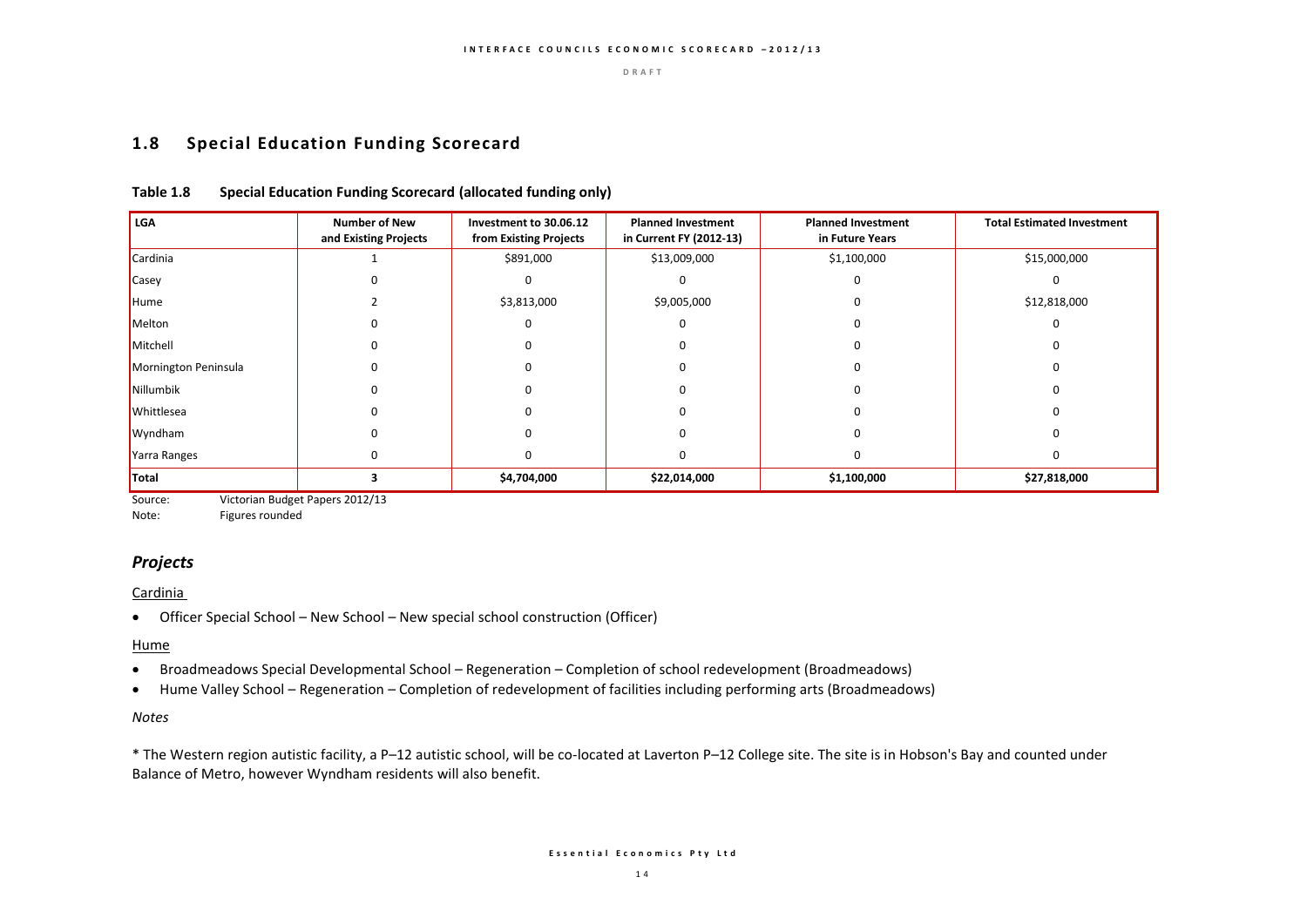### **1.9 TAFE Funding Scorecard**

### **Table 1.9 TAFE Funding Scorecard (allocated funding only)**

| LGA                  | <b>Number of New</b><br>and Existing Projects | Investment to 30.06.12<br>from Existing Projects | <b>Planned Investment</b><br>in Current FY (2012-13) | <b>Planned Investment</b><br>in Future Years | <b>Total Estimated</b><br>Investment |
|----------------------|-----------------------------------------------|--------------------------------------------------|------------------------------------------------------|----------------------------------------------|--------------------------------------|
| Cardinia             |                                               |                                                  |                                                      |                                              |                                      |
| Casey                |                                               | \$500,000                                        | \$8,500,000                                          | \$17,000,000                                 | \$26,000,000                         |
| Hume                 |                                               | $\Omega$                                         |                                                      |                                              |                                      |
| Melton               |                                               |                                                  |                                                      |                                              |                                      |
| Mitchell             |                                               |                                                  |                                                      |                                              |                                      |
| Mornington Peninsula |                                               |                                                  |                                                      |                                              |                                      |
| Nillumbik            |                                               |                                                  |                                                      |                                              |                                      |
| Whittlesea           |                                               |                                                  |                                                      |                                              |                                      |
| Wyndham              |                                               |                                                  |                                                      |                                              |                                      |
| Yarra Ranges         |                                               |                                                  |                                                      |                                              |                                      |
| <b>Total</b>         |                                               | \$500,000                                        | \$8,500,000                                          | \$17,000,000                                 | \$26,000,000                         |

Source: Victorian Budget Papers 2012/13<br>Note: Figures rounded

Figures rounded

### *Projects*

**Casey** 

Chisholm Institute of TAFE – New facility – Berwick Trade Careers Centre (Berwick)

*Notes*

The Budget allocates \$1.25 million to the Kangan Institute of TAFE for 'Greener Government Buildings' at 'various' locations. Although Hume is one of six Kangan locations, the breakdown of funding is not specified, so the investment is shown under Statewide.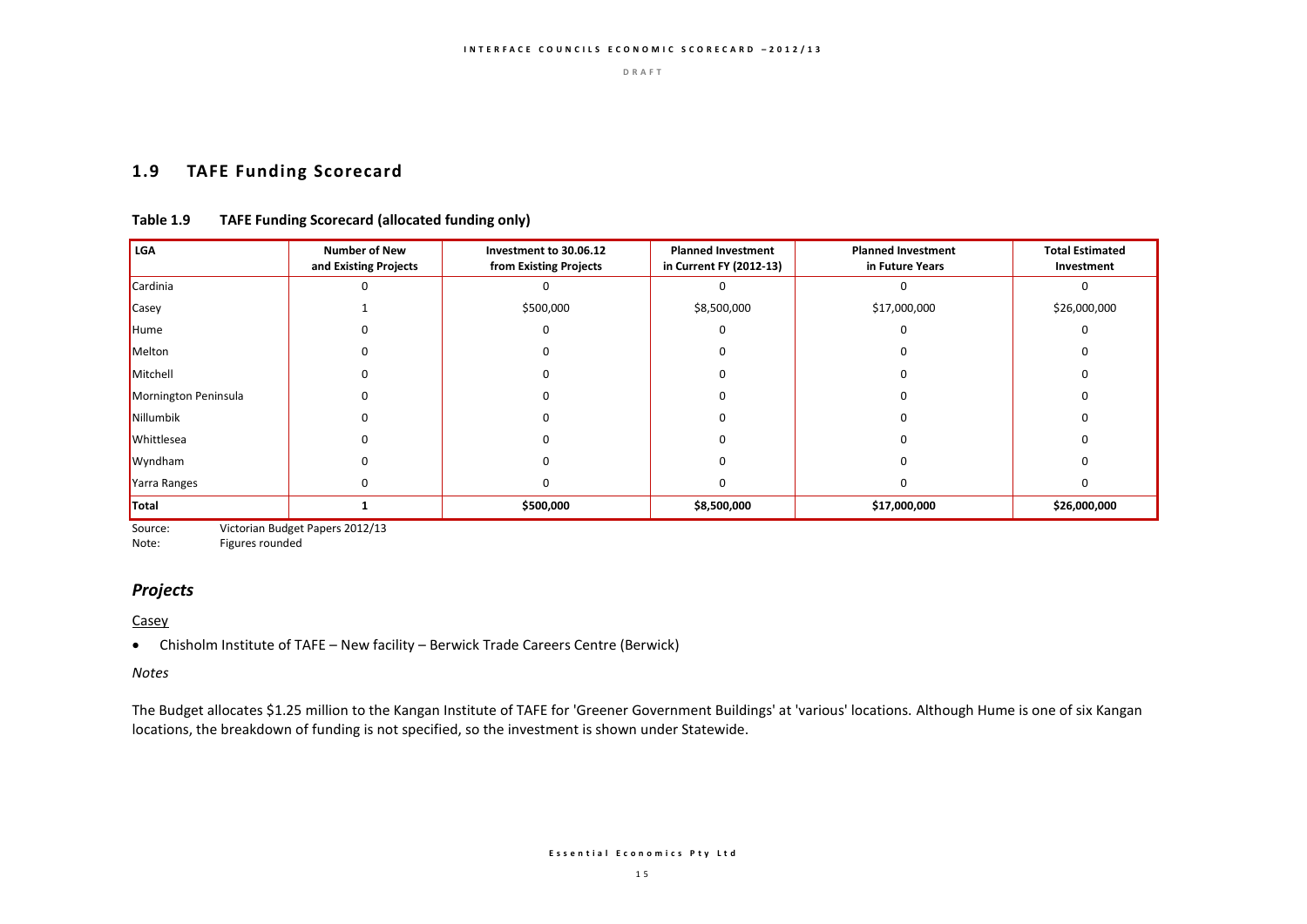### **1.10 Health Funding Scorecard**

### **Table 1.10 Health Funding Scorecard (allocated funding only)**

| <b>LGA</b>              | <b>Number of New</b><br>and Existing Projects | Investment to 30.06.12<br>from Existing Projects | <b>Planned Investment</b><br>in Current FY (2012-13) | <b>Planned Investment</b><br>in Future Years | <b>Total Estimated</b><br>Investment |
|-------------------------|-----------------------------------------------|--------------------------------------------------|------------------------------------------------------|----------------------------------------------|--------------------------------------|
| Cardinia                |                                               |                                                  |                                                      |                                              |                                      |
| Casey                   |                                               | \$250,000                                        | \$750,000                                            |                                              | \$1,000,000                          |
| Hume                    |                                               |                                                  |                                                      |                                              |                                      |
| Melton                  |                                               |                                                  |                                                      | o                                            |                                      |
| Mitchell                |                                               |                                                  | \$2,200,000                                          | \$19,800,000                                 | \$22,000,000                         |
| Mornington Peninsula    |                                               |                                                  |                                                      |                                              |                                      |
| Nillumbik               |                                               |                                                  |                                                      |                                              |                                      |
| Whittlesea              |                                               | \$2,450,000                                      | \$9,790,000                                          | \$12,240,000                                 | \$24,480,000                         |
| Wyndham                 |                                               |                                                  |                                                      |                                              |                                      |
| Yarra Ranges            |                                               | \$1,710,000                                      | \$1,290,000                                          | O                                            | \$3,000,000                          |
| Non-specified Interface |                                               | \$3,002,000                                      | \$11,545,000                                         | \$6,684,000                                  | \$21,231,000                         |
| Total                   |                                               | \$7,412,000                                      | \$25,575,000                                         | \$38,724,000                                 | \$71,711,000                         |

Source: Victorian Budget Papers 2012/13<br>Note: Figures rounded

Figures rounded

### *Projects*

#### **Casey**

Casey Hospital expansion – planning and development (Berwick)

#### Mitchell

- Kilmore and District Hospital –Redevelopment (Kilmore)
- Seymour Hospital chemotherapy chairs (Seymour)

#### Whittlesea

Northern Hospital emergency department expansion (Epping)

### Yarra Ranges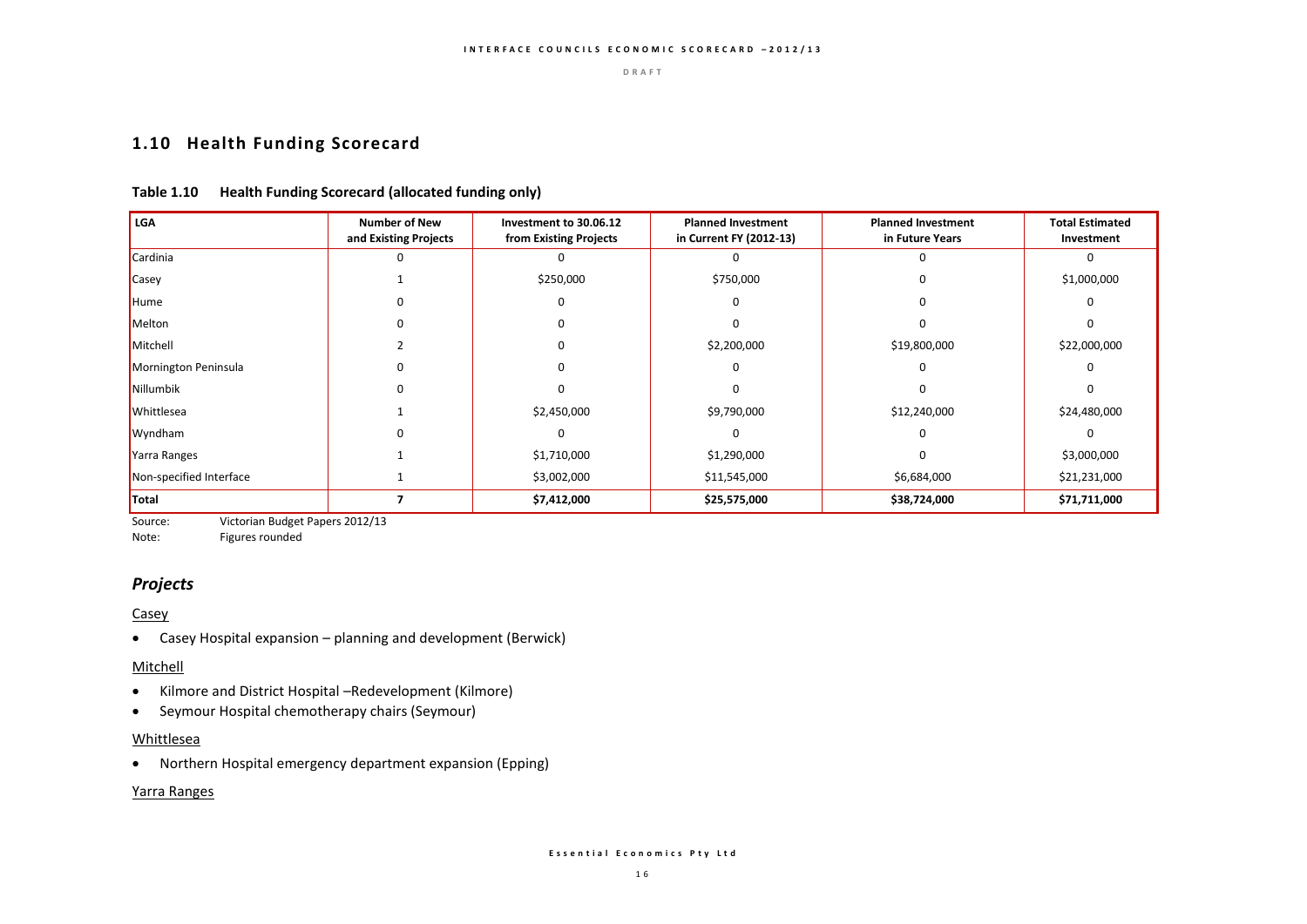#### **I N T E R F A C E C O U N C I L S E C O N O M I C S C O R E C A R D – 2 0 1 2 / 1 3**

**D R A F T**

Healesville Hospital – Upgrade (Healesville)

Non-specified 'Outer Metro'

Improving ambulance service delivery – Outer metropolitan Melbourne (metro)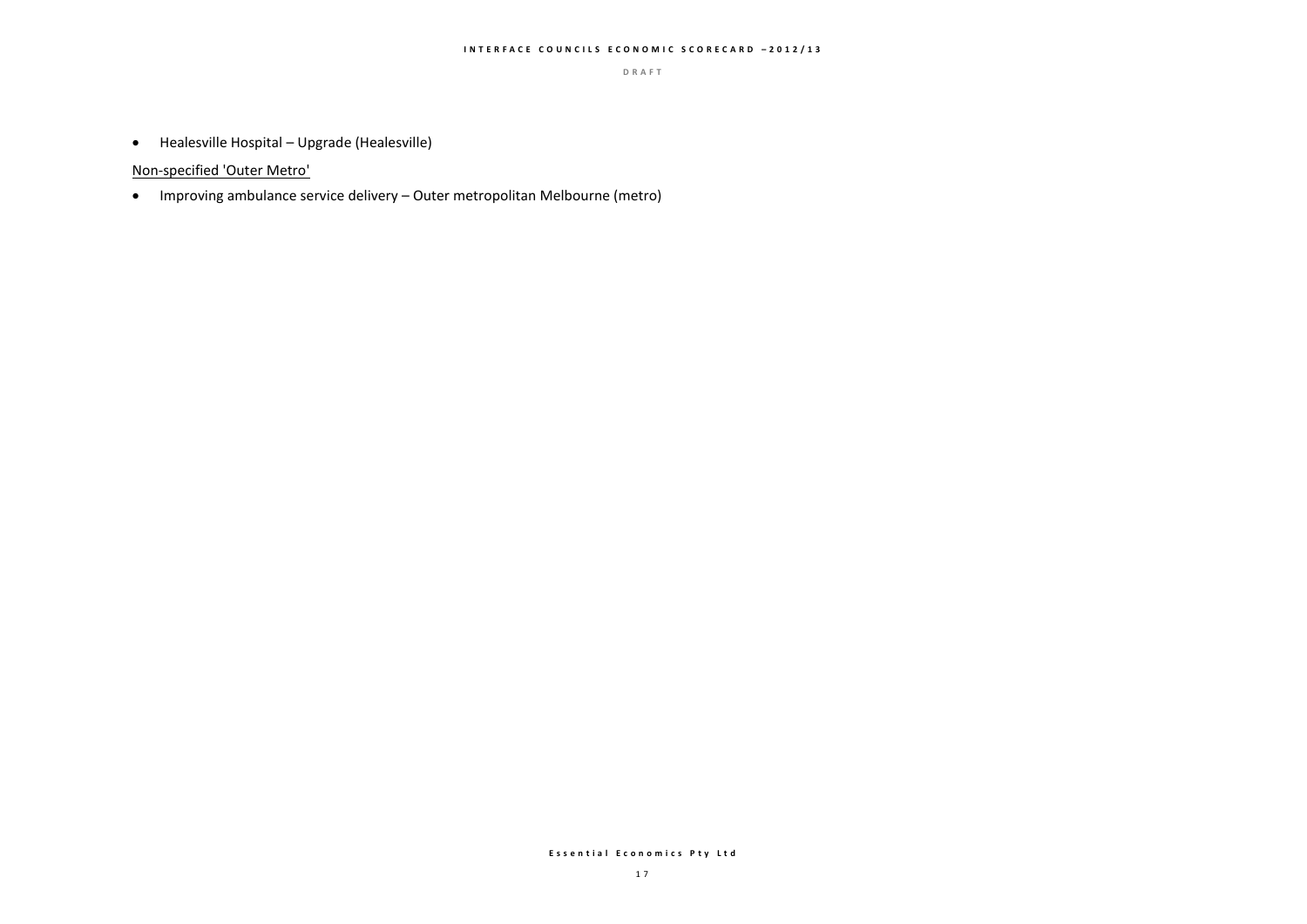# **1.11 Aged Care Funding Scorecard**

### **Table 1.11 Aged Care Funding Scorecard (allocated funding only)**

| <b>LGA</b>           | <b>Number of New</b><br>and Existing Projects | Investment to 30.06.12<br>from Existing Projects | <b>Planned Investment</b><br>in Current FY (2012-13) | <b>Planned Investment</b><br>in Future Years | <b>Total Estimated</b><br>Investment |
|----------------------|-----------------------------------------------|--------------------------------------------------|------------------------------------------------------|----------------------------------------------|--------------------------------------|
| Cardinia             |                                               |                                                  |                                                      |                                              |                                      |
| Casey                |                                               |                                                  |                                                      |                                              |                                      |
| Hume                 |                                               |                                                  |                                                      |                                              |                                      |
| Melton               |                                               |                                                  |                                                      |                                              |                                      |
| Mitchell             |                                               |                                                  |                                                      |                                              |                                      |
| Mornington Peninsula |                                               |                                                  |                                                      |                                              |                                      |
| Nillumbik            |                                               |                                                  |                                                      |                                              |                                      |
| Whittlesea           |                                               |                                                  |                                                      |                                              |                                      |
| Wyndham              |                                               |                                                  |                                                      |                                              |                                      |
| Yarra Ranges         |                                               |                                                  | 0                                                    |                                              |                                      |
| <b>Total</b>         |                                               | Ω                                                |                                                      |                                              | ŋ                                    |

Source: Victorian Budget Papers 2012/13<br>Note: Figures rounded

Figures rounded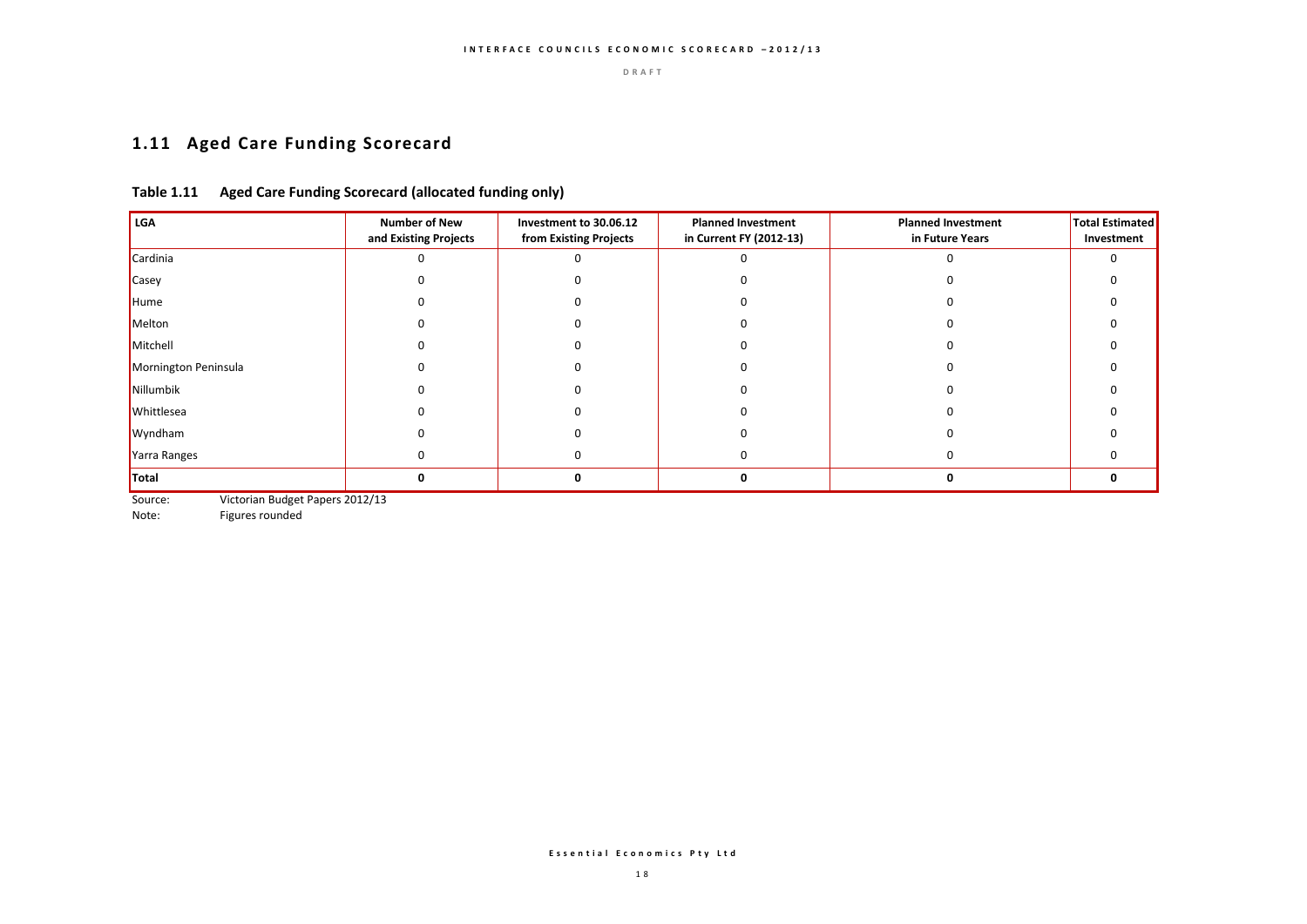# **1.12 Public Libraries Funding Scorecard**

### **Table 1.12 Public Libraries Funding Scorecard (allocated funding only)**

| LGA                  | <b>Number of New</b><br>and Existing Projects | <b>Investment from Existing Projects</b><br>(2011/12 Grants Round) |  |
|----------------------|-----------------------------------------------|--------------------------------------------------------------------|--|
| Cardinia             |                                               | O                                                                  |  |
| <b>Casey</b>         |                                               |                                                                    |  |
| Hume                 |                                               | $\Omega$                                                           |  |
| Melton               |                                               | $\Omega$                                                           |  |
| Mitchell             |                                               | 0                                                                  |  |
| Mornington Peninsula |                                               | 0                                                                  |  |
| Nillumbik            |                                               | 0                                                                  |  |
| Whittlesea           |                                               | \$400,0000                                                         |  |
| Wyndham              |                                               | $\Omega$                                                           |  |
| Yarra Ranges         |                                               | $\Omega$                                                           |  |
| Total                |                                               | \$400,000                                                          |  |

Source: Victorian Budget Papers 2012/13

Note: \*\*Post Budget capital grants announced to the value of \$5.5 million as part of the "Living Libraries Infrastructure Fund"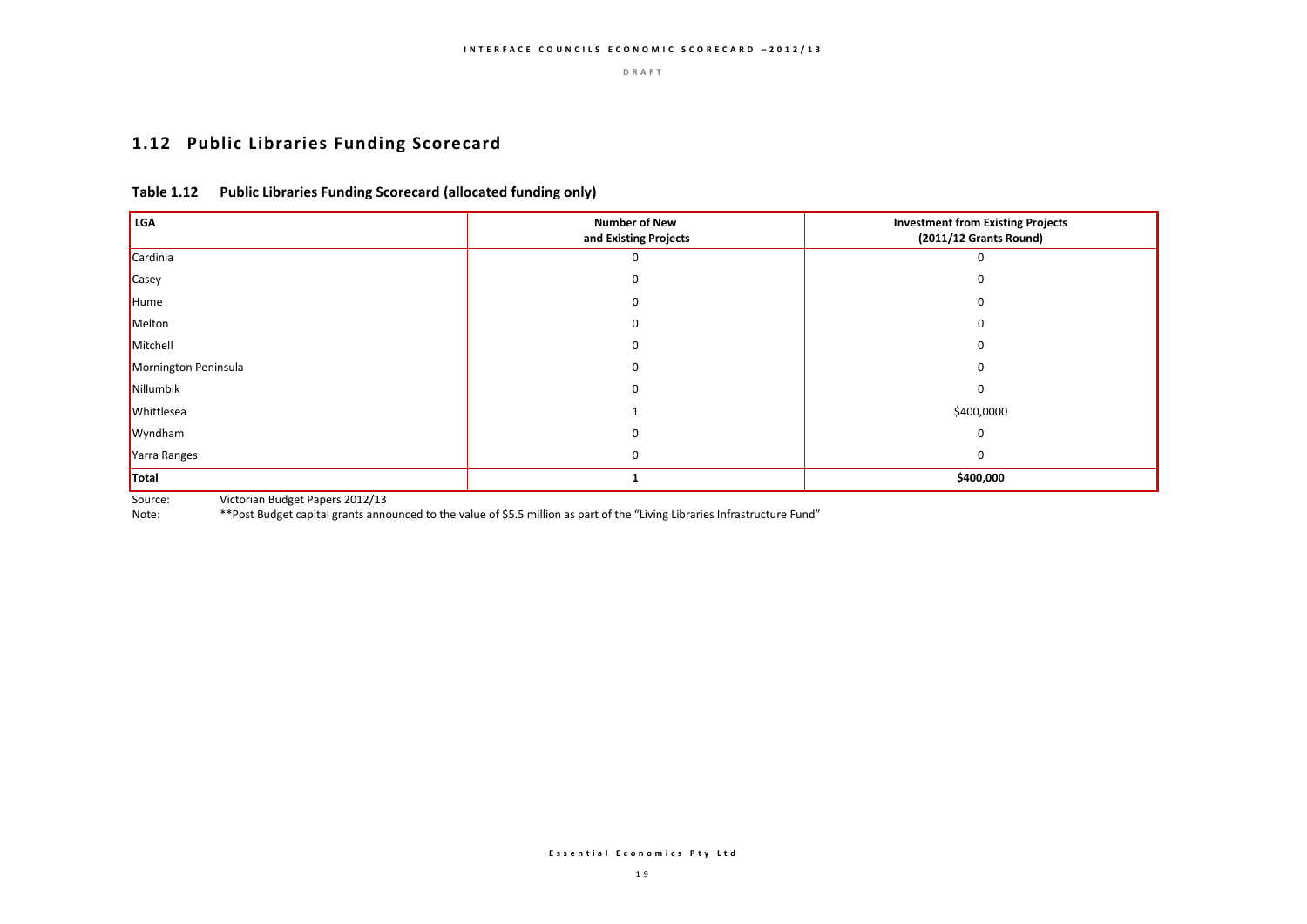### **1.13 Public Transport Funding Scorecard**

#### **Table 1.13 Public Transport Funding Scorecard (allocated funding only)**

| <b>LGA</b>              | <b>Number of New and</b><br><b>Existing Projects</b> | Investment to 30.06.12 from<br><b>Existing Projects</b> | <b>Planned Investment</b><br>in Current FY (2012-13) | <b>Planned Investment</b><br>in Future Years | <b>Total Estimated Investment</b> |
|-------------------------|------------------------------------------------------|---------------------------------------------------------|------------------------------------------------------|----------------------------------------------|-----------------------------------|
| Cardinia                |                                                      | \$500,000                                               | \$800,000                                            | 0                                            | \$1,300,000                       |
| Casey                   |                                                      | \$350,000                                               | \$250,000                                            | 0                                            | \$600,000                         |
| Hume                    |                                                      | \$178,713,000                                           | \$15,787,000                                         | 0                                            | \$194,500,000                     |
| Melton                  | 0                                                    |                                                         |                                                      | ი                                            | O                                 |
| Mitchell                | U                                                    |                                                         |                                                      | ŋ                                            |                                   |
| Mornington Peninsula    |                                                      | \$200,000                                               | \$250,000                                            | 0                                            | \$450,000                         |
| Nillumbik               | U                                                    |                                                         |                                                      | O                                            | $\Omega$                          |
| Whittlesea              |                                                      | \$496,508,000                                           | \$62,592,000                                         | 0                                            | \$559,100,000                     |
| Wyndham                 |                                                      | \$13,545,000                                            | \$6,356,000                                          | \$4,099,000                                  | \$24,000,000                      |
| Yarra Ranges            | U                                                    |                                                         |                                                      | O                                            | $\Omega$                          |
| Non-specified Interface |                                                      | \$132,300,000                                           | \$56,200,000                                         | 0                                            | \$188,500,000                     |
| Total                   |                                                      | \$822,116,000                                           | \$142,235,000                                        | \$4,099,000                                  | \$968,450,000                     |

Source: Victorian Budget Papers 2012/13<br>Note: Figures rounded

Figures rounded

### *Projects*

#### **Cardinia**

Beaconsfield Railway Station car park (Beaconsfield)

#### **Casey**

Additional Car Parking at Merinda Park and Narre Warren Stations (Narre Warren)

### **Hume**

• Sunbury electrification (metro various)

#### Mornington Peninsula

Construction of Mornington bus interchange (Mornington)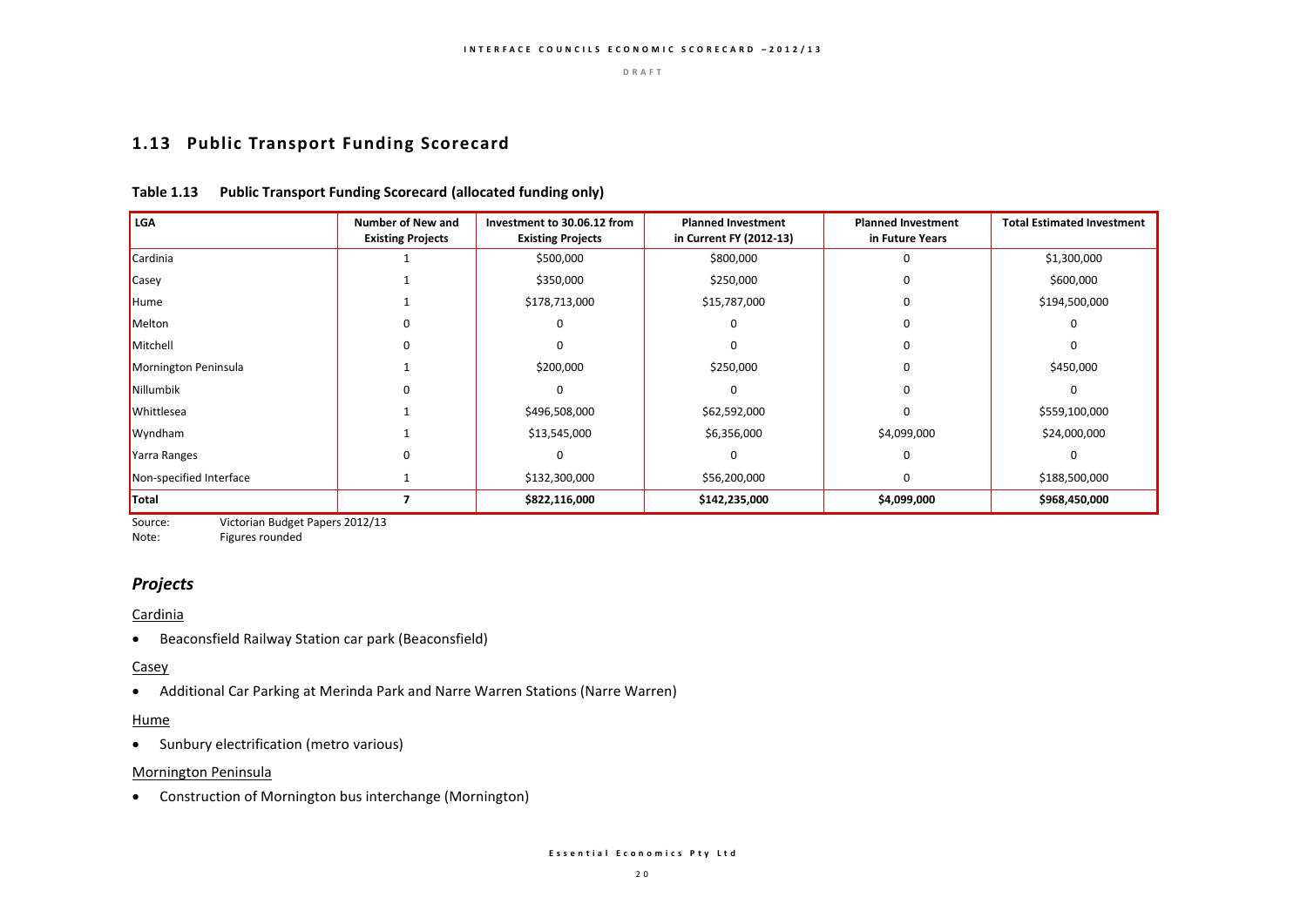#### **I N T E R F A C E C O U N C I L S E C O N O M I C S C O R E C A R D – 2 0 1 2 / 1 3**

**D R A F T**

#### Whittlesea

• South Morang rail extension (metro various)

### Wyndham

Palmers Road/rail overpass (Williams Landing)

#### Non-specified Interface

New stations in growth areas (metro various)

#### **E s s e n t i a l E c o n o m i c s P t y L t d**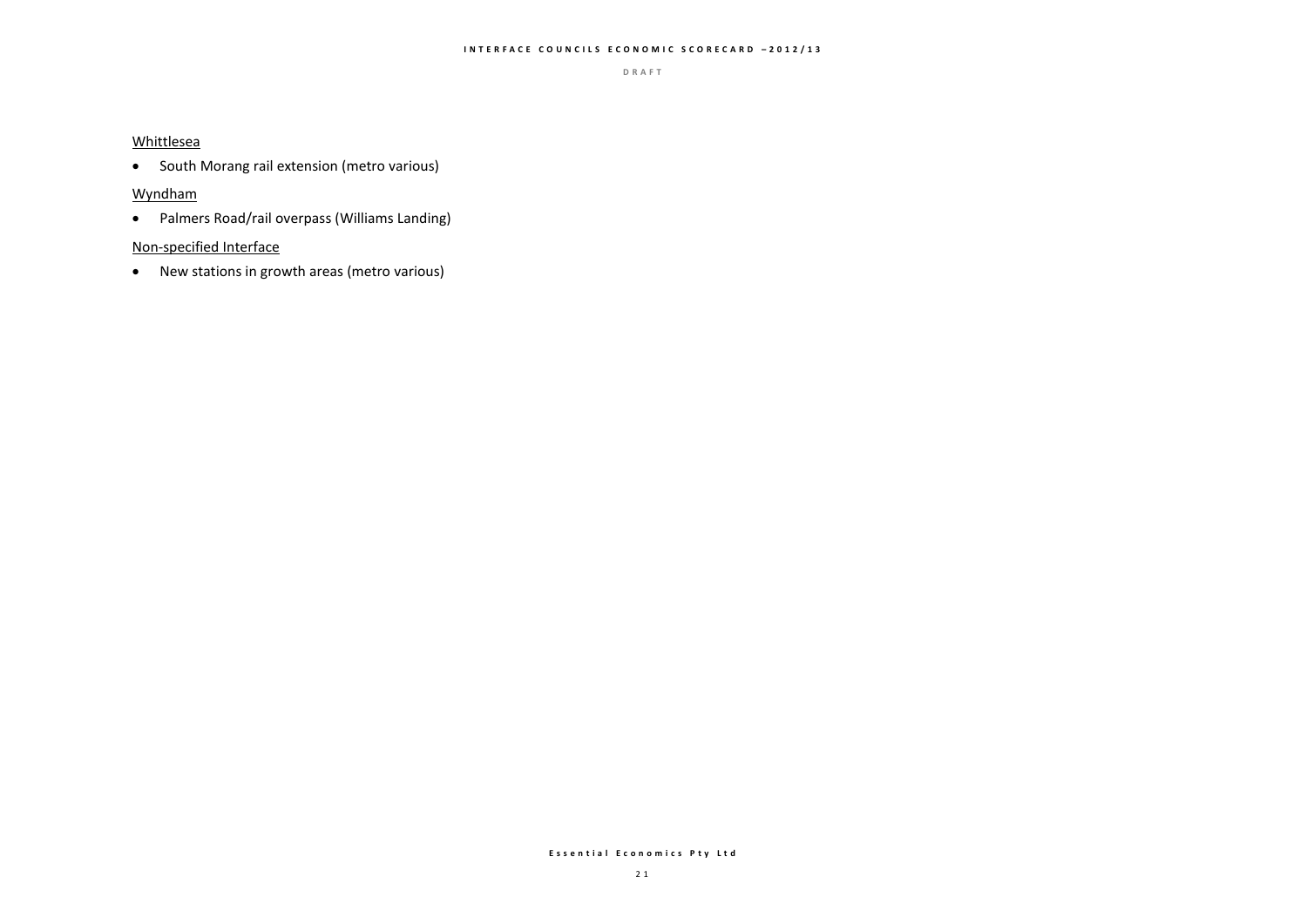# **1.14 Interface Council Funding Scorecard**

| l LGA                   | <b>Number of New and</b><br><b>Existing Projects</b> | Investment to 30.06.12<br>from Existing Projects | <b>Planned Investment</b><br>in Current FY (2012-13) | <b>Planned Investment</b><br>in Future Years | <b>Total Estimated</b><br>Investment |
|-------------------------|------------------------------------------------------|--------------------------------------------------|------------------------------------------------------|----------------------------------------------|--------------------------------------|
| Cardinia                | 6                                                    | \$3,160,580                                      | \$15,664,000                                         | \$1,795,000                                  | \$20,619,580                         |
| Casey                   |                                                      | \$1,100,000                                      | \$9,500,000                                          | \$17,000,000                                 | \$27,600,000                         |
| Hume                    | 6                                                    | \$184,195,000                                    | \$24,792,000                                         | \$0                                          | \$208,987,000                        |
| Melton                  |                                                      | \$2,100,000                                      | \$0                                                  | \$0                                          | \$2,100,000                          |
| Mitchell                |                                                      | \$3,154,000                                      | \$10,059,000                                         | \$19,800,000                                 | \$33,013,000                         |
| Mornington Peninsula    |                                                      | \$875,500                                        | \$440,000                                            | \$0                                          | \$1,315,500                          |
| Nillumbik               |                                                      | \$0                                              | \$0                                                  | \$0                                          | \$0                                  |
| <b>Whittlesea</b>       | 8                                                    | \$500,558,000                                    | \$72,977,000                                         | \$21,645,000                                 | \$595,180,000                        |
| Wyndham                 | q                                                    | \$23,691,426                                     | \$27,846,000                                         | \$17,267,000                                 | \$68,804,426                         |
| Yarra Ranges            |                                                      | \$15,629,000                                     | \$7,953,000                                          | \$2,000,000                                  | \$25,582,000                         |
| Non-specified Interface |                                                      | \$135,302,000                                    | \$67,745,000                                         | \$6,684,000                                  | \$209,731,000                        |
| <b>Total</b>            | 50                                                   | \$869,765,506                                    | \$236,976,000                                        | \$86,191,000                                 | \$1,192,932,506                      |

### **Table 1.14 Interface Council Funding Scorecard (allocated funding only)**

Source: Victorian Budget Papers 2012/13<br>Note: Includes post Budget capital grant

Includes post Budget capital grants funding for the Interface announced: \$9.2 million (for early childhood/kindergarten) and \$0.4m (for public libraries). This data is not included in Table 1.13.